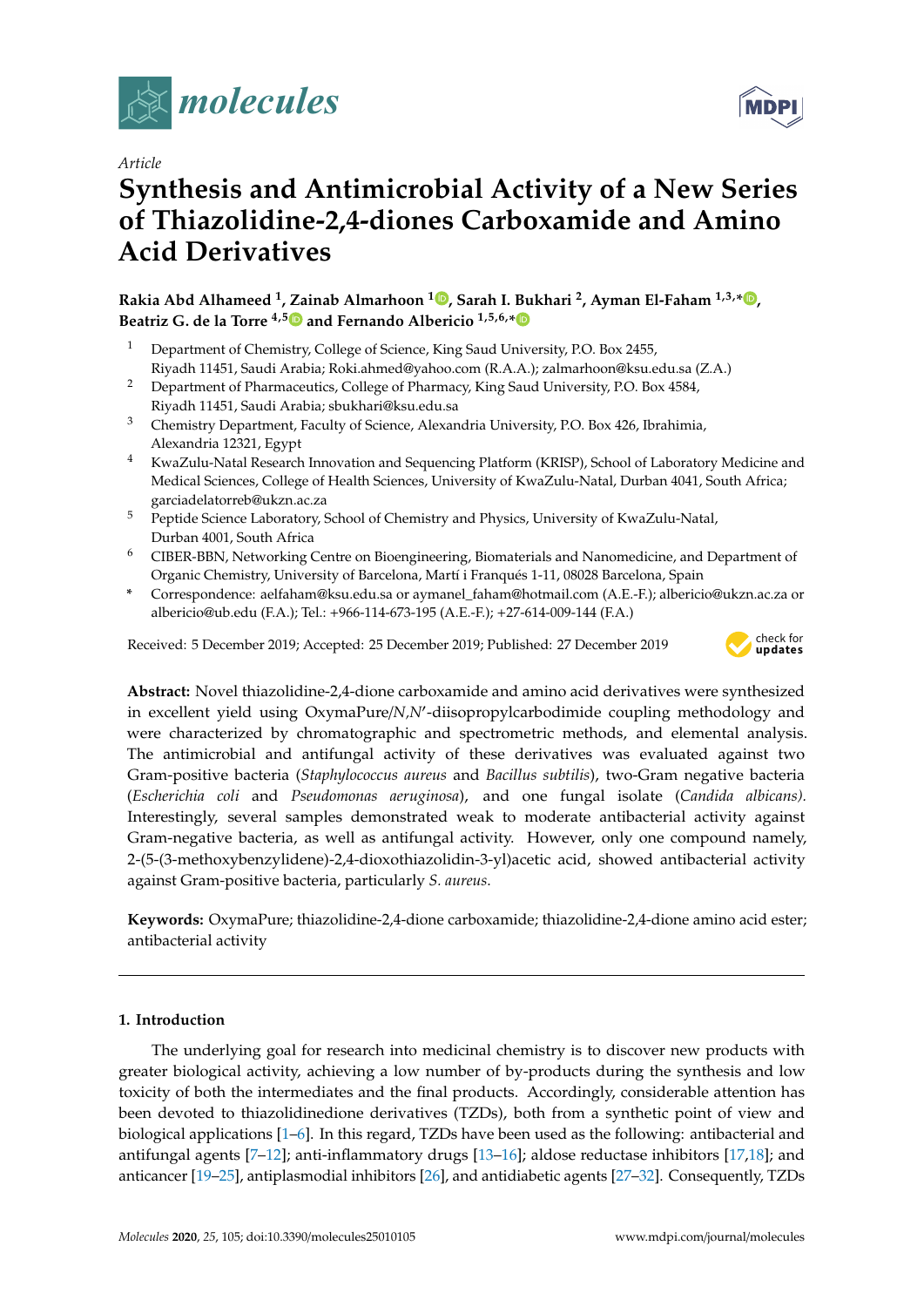have become a pharmacologically important group of heterocyclic compounds and the object of great interest as precursors of novel drugs.

A survey of the literature reveals that the inclusion of the substituted aromatic ring at the *ortho* position, as well as substituents at the *meta* position, is required to enhance the biological activity of compounds [\[33,](#page-15-4)[34\]](#page-15-5). Regarding the thiazolidinedione ring, substitution at the third position confers antimicrobial properties, especially when chloro, bromo, hydroxyl, and nitro groups are attached to the aromatic moiety [\[34\]](#page-15-5). Here we prepared a new series of thiazolidine-2,4-dione carboxamide and amino acid derivatives and characterized their antibacterial activity against Gram-positive, Gram-negative bacteria and fungal as well.

#### **2. Results and Discussion**

#### *2.1. Chemistry*

2-(5-Arylidene-2,4-dioxothiazolidine-3-yl)acetic acids **3a**–**g** were synthesized as outlined in Scheme [1,](#page-1-0) where TZD **1** was prepared following the reported strategy [\[35\]](#page-15-6) with minor modifications. TZD solution was treated with various appropriate aldehydes via refluxing in ethanol for 24 h in the presence of piperidine as a catalyst to afford compounds **2a**–**g**. Furthermore, reaction of **2a**–**g** with ethyl 2-bromoacetate in acetone in the presence of potassium carbonate as a base, followed by acidic hydrolysis using acetic acid-HCl, furnished target acid derivatives **3a**–**g**. Some spectral data are reported in [[7](#page-14-1),[13](#page-14-3)[,15\]](#page-14-8) and other spectra are given in the Supplementary Materials.

<span id="page-1-0"></span>

**Scheme 1.** Synthesis of 2,4-dioxothiazolidine-carboxamide and amino acid derivatives derivatives. **Scheme 1.** Synthesis of 2,4-dioxothiazolidine-carboxamide and amino acid derivatives derivatives.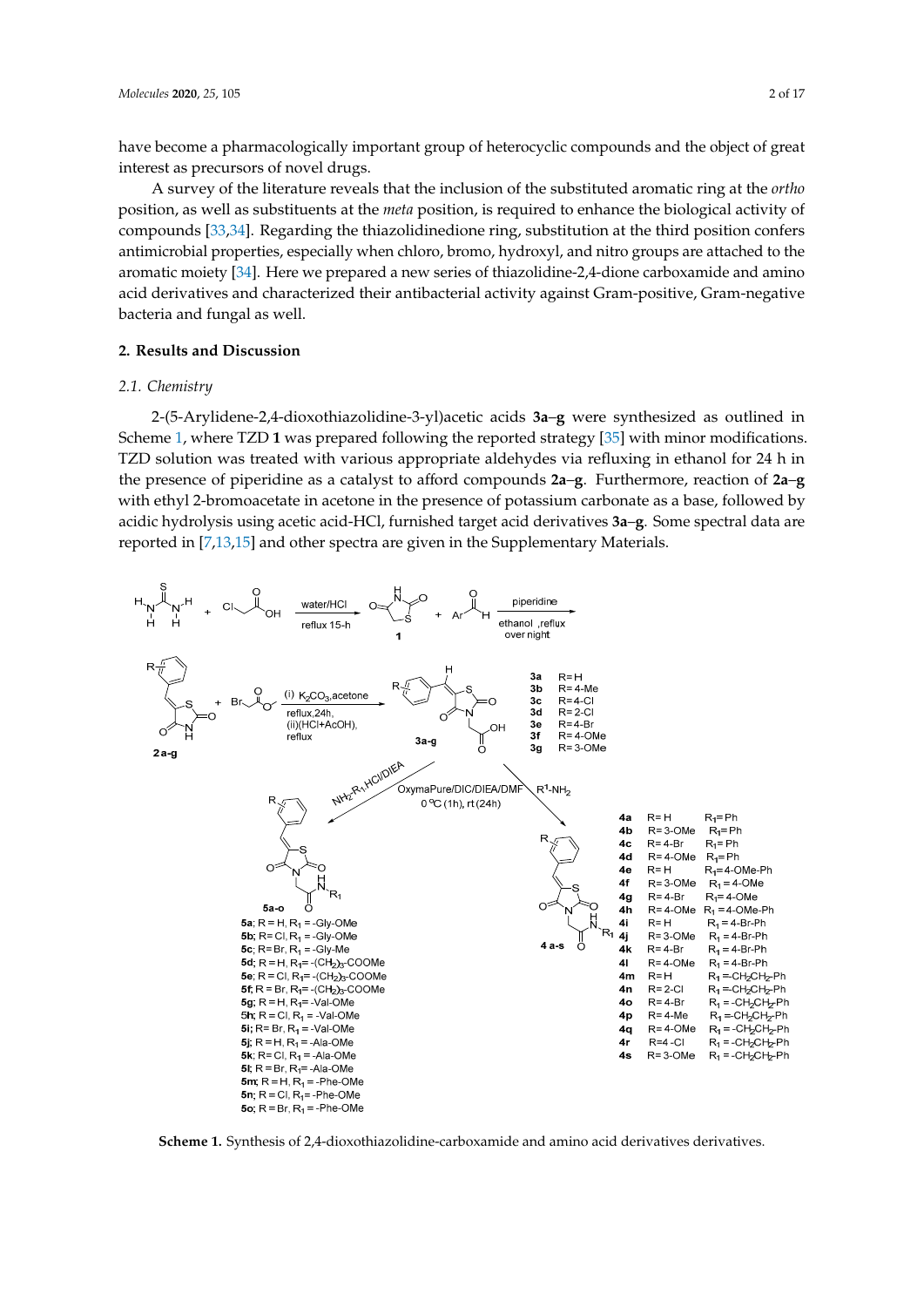The acid derivatives 3a–g were reacted with different amines in DMF and in the presence of ethyl (hydroxyimino)cyanoacetate [OxymaPure] and *N,N'*-diisopropylcarbodiimide (DIC) as a coupling cocktail [36,37] to give the carboxamide derivatives **4a**–**s** in >90% yield (Scheme 1). All the prepared derivatives were characterized by FT-IR,  ${}^{1}$ H,  ${}^{13}$ C-NMR techniques and elemental analysis. (hydroxyimino)cyanoacetate [OxymaPure] and *N,N'*-[dii](#page-1-0)sopropylcarbodiimide (DIC) as a coupling<br>cocktail [36,37] to give the carboxamide derivatives **4a–s** in >90% yield (Scheme 1). All the prepared<br>derivatives were characte

It could be envisaged a synthetic scheme based first on the alkylation of the NH of the thiazolidine, followed by the amidation, and finally the condensation with the aldehyde as previously described for different thiazolidine based derivatives [38]. However, the strategy chosen herein facilitates for different thiazolidine based derivatives [38]. However, the strategy chosen herein facilitates<br>excellent yields for all reactions due presumably to the solubility of all the intermediates in the corresponding solvents.  $\overline{\phantom{a}}$ 

<span id="page-2-0"></span>The <sup>1</sup>H-NMR spectrum of 4b as a prototype for the 4a–s series (Figure [1\)](#page-2-0) showed two singlet peaks at δ 3.80 and 4.49 integrated for the hydrogens of the methoxy group and the methylene group  $H_a$ , respectively. In addition, multiple peaks at δ 7.07–7.53 represented nine aromatic protons, group  $H_a$ , respectively. In addition, multiple peaks at  $\delta$  7.07–7.53 represented nine aromatic protons, while the better to numbering it in the figure  $CH=C=S(H_b)$  and NH proton appeared at  $\delta$  7.95 and the better to number of the figure C*H*=C=S (H*b*) and  $\Delta$  *H* proton and NH proton appeared at  $\Delta$ 



**Figure 1.** Structure of compound **4b**. **Figure 1.** Structure of compound **4b**.

The <sup>13</sup>C-NMR spectrum of **4b** showed that two peaks at  $\delta$  44.5 and 55.8 belonged to the methylene group (CH<sub>2</sub>-CO-N-) and (OCH<sub>3</sub>), respectively, twelve aromatic carbon peaks at  $\delta$  116.0, 117.2, 119.6, 121.8, 122.4, 124.2, 129.3, 131.0, 134.2, 134.6, 138.8, and 160.1. In addition, while three peaks appear at δ 164.2, 165.7 and 167.5, were attributed to (CO).

Reaction of **3a**–**g** was performed with amino acid esters hydrochloride using OxymaPure/DIC as a coupling agent in the presence of 1 equiv. DIEA as a base to afford **5a–o** as shown in Scheme [1.](#page-1-0)

All the derivatives prepared were characterized by FT-IR, <sup>1</sup>H-NMR, <sup>13</sup>C-NMR techniques and elemental analysis.  $\mathbf{F}$  derivatives prepared were characterized by  $\mathbf{F}$ 

<span id="page-2-1"></span>The <sup>1</sup>H-NMR spectrum of 5g (Figure [2\)](#page-2-1) as a prototype for the 5a-o series showed a singlet peak at δ 0.84 ppm, which integrated six protons for 2CH<sub>3</sub> (valine residue), and one broad singlet peak at δ 2.00, which integrated one proton for  $\underline{CH}(CH_3)_2$  (valine residue), singlet at δ 3.61 represents 3H for  $\overline{\text{OCH}}_3$  and two singlet peaks appeared at  $\delta$  4.18 and 4.34, related to NHCHCO (valine residue) and NCH<sub>2</sub>CO, H<sub>a</sub>), respectively. Multiple peaks belonging to five aromatic protons appeared at δ 7.51–7.60, while the CH=C-S (H<sub>b</sub>) and NH protons appeared at  $\delta$  7.92 and 8.64 ppm, respectively.



**Figure 2.** Structure of compound **5g**. **Figure 2.** Structure of compound **5g**.

The 13C-NMR spectrum of **5g** displayed six peaks at δ 121.4, 129.8, 130.6, 131.2, 133.3, and 133.8 The <sup>13</sup>C-NMR spectrum of **5g** displayed six peaks at δ 121.4, 129.8, 130.6, 131.2, 133.3, and 133.8 related to the aromatic carbons, in addition to four peaks at δ 165.6, 165.8, 167.4, 172.1 corresponding related to the aromatic carbons, in addition to four peaks at δ 165.6, 165.8, 167.4, 172.1 corresponding to four (CO), and also six peaks at  $\delta$  18.5, 19.3, 30.6, 43.6, 52.2 and 58.0, attributed to three carbons,  $(CH(CH<sub>3</sub>)<sub>2</sub>)$ , (NCH<sub>2</sub>CO), (COOCH<sub>3</sub>), and (CH CO), respectively.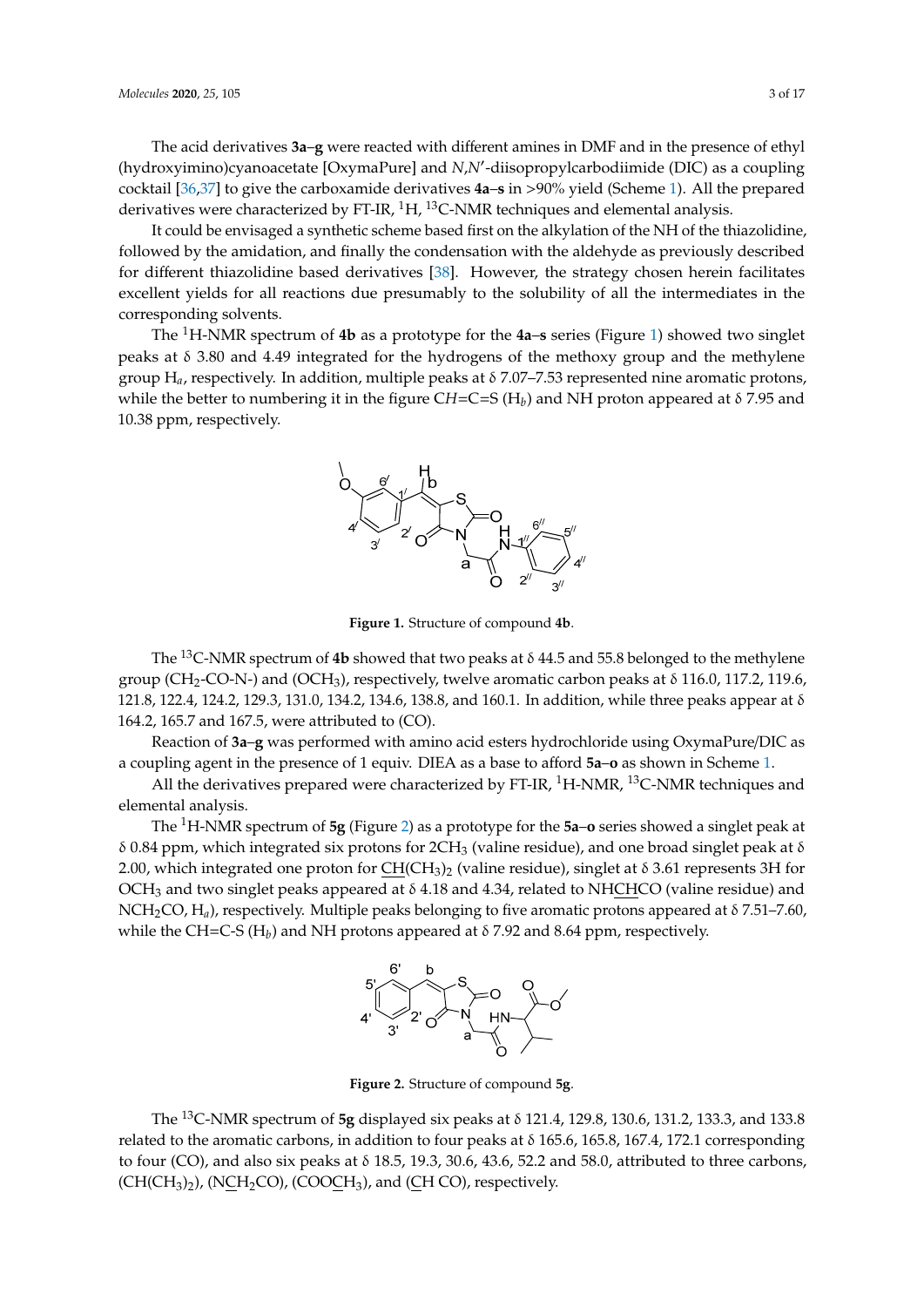#### *2.2. Biology*

Using the well diffusion technique, we examined the in vitro antibacterial activity of the synthesized compounds against two Gram-positive bacteria, namely *Staphylococcus aureus* (ATCC 29213) and *Bacillus subtilis* (ATCC 10400), two Gram-negative bacteria, namely *Escherichia coli* (ATCC 25922) and *Pseudomonas aeruginosa* ATCC 27853, and one fungal strain of *Candida albicans* (ATCC 10231).

Antimicrobial activity was determined by measuring the inhibition zone around each well in mm (Table [1\)](#page-3-0). Inhibition zones above 8 mm indicated that the micro-organism was susceptible to the specific chemical compound used. Data were compared to the positive control standard antibiotic discs of an Impenem (10 µg), Sulfamethzole trioxamethoprim for the bacterial isolates, and Fluconazole for the *Candida* isolate. Tests were repeated three times and the average of the inhibition zone was recorded in Table [1.](#page-3-0)

| Average Inhibition Zone in mm |                          |                          |                          |                          |                              |
|-------------------------------|--------------------------|--------------------------|--------------------------|--------------------------|------------------------------|
| <b>Chemical Compounds</b>     | S. aureus                | <b>Bacillus</b> subtilis | E. coli                  | Ps. aeruginosa           | C. albicans                  |
| 3a                            | $12\,$                   | $\overline{\phantom{a}}$ | $11\,$                   | $16\,$                   | $15\,$                       |
| 3 <sub>b</sub>                | 12                       | ÷,                       | 12                       | 11                       | 11                           |
| 3c                            | $\overline{\phantom{a}}$ | $\overline{a}$           | $\overline{\phantom{a}}$ | $10\,$                   | $\overline{\phantom{a}}$     |
| 3d                            | $\overline{a}$           | $\rightarrow$            | 10                       | 15                       | 15                           |
| $3\mathrm{e}$                 | $\overline{\phantom{a}}$ | ۰                        | 12                       | 13                       | $\overline{\phantom{a}}$     |
| $3f$                          | $\tilde{\phantom{a}}$    | ٠                        | $\overline{\phantom{a}}$ | 13                       | $\overline{\phantom{a}}$     |
| 3g                            | 20                       | L.                       | 7                        | $14\,$                   | $\overline{7}$               |
| 4a                            | $\overline{a}$           | $\rightarrow$            | L.                       | 12                       | 14                           |
| 4 <sub>b</sub>                |                          |                          |                          | $\overline{\phantom{a}}$ | 12                           |
| $4\mathrm{c}$                 | L.                       | $\overline{a}$           | L.                       | $\bar{\phantom{a}}$      | 12                           |
| $4\mathrm{d}$                 |                          | L.                       |                          | 14                       | $\overline{\phantom{a}}$     |
| $4\mathrm{e}$                 |                          | L.                       |                          | $\overline{\phantom{a}}$ | 13                           |
| 4f                            | L.                       | $\rightarrow$            | ÷                        | 11                       | $\overline{\phantom{a}}$     |
| 4g                            |                          | ۰                        |                          | $12\,$                   | 14                           |
| 4h                            |                          | $\overline{\phantom{a}}$ |                          | 13                       | $\frac{1}{2}$                |
| 4i                            |                          |                          |                          | 12                       | $\overline{\phantom{a}}$     |
| 4k                            |                          | $\rightarrow$            |                          | $\overline{\phantom{a}}$ | 15                           |
| 41                            |                          |                          |                          | $\overline{\phantom{a}}$ | 13                           |
| 4m                            |                          | $\overline{a}$           |                          | 10                       | $\omega$                     |
| 4n                            |                          | $\overline{a}$           |                          | 11                       | 13                           |
| 4 <sub>o</sub>                |                          |                          |                          | $10\,$                   | $\overline{\phantom{a}}$     |
| 4p                            |                          | L,                       |                          | 12                       | 14                           |
| 4q                            |                          | $\overline{a}$           | ٠                        | 12                       | 12                           |
| 4r                            |                          | $\overline{a}$           | $\overline{\phantom{a}}$ | $14\,$                   | $\overline{\phantom{a}}$     |
| 4s                            |                          | ÷                        | 11                       | 12                       | 12                           |
| 5a                            |                          | $\rightarrow$            | $\bar{\phantom{a}}$      | ÷,                       | $\omega$                     |
| 5 <sub>b</sub>                |                          |                          | L,                       | ÷,                       | 15                           |
| $5\mathrm{c}$                 | ÷                        | $\rightarrow$            | $\overline{a}$           | $\overline{a}$           | 13                           |
| $5\mathrm{d}$                 |                          | ÷                        |                          | $\overline{\phantom{a}}$ | $\overline{\phantom{a}}$     |
| $5\mathrm{e}$                 |                          | L.                       |                          | 12                       | ÷,                           |
| 5f                            |                          | ä,                       | ÷                        | $\overline{\phantom{a}}$ | $\qquad \qquad \blacksquare$ |
| $5g$                          |                          | ۰                        | 10                       | $12\,$                   | 15                           |
| 5h                            | ÷                        | $\overline{a}$           | 11                       | $11\,$                   | 13                           |
| 5i                            |                          | ۰                        | 12                       | 12                       | $\frac{1}{2}$                |
| 5j                            |                          | $\overline{a}$           | $\overline{\phantom{a}}$ | $\overline{\phantom{a}}$ | $\overline{\phantom{a}}$     |
| $5\mathrm{k}$                 |                          |                          | 7                        | 13                       | 18                           |
| 51                            |                          | $\overline{a}$           | ÷                        | $\overline{\phantom{a}}$ | 12                           |
| 5m                            |                          | L,                       | $\overline{\phantom{a}}$ | ÷,                       | 12                           |
| 5n                            | $\overline{a}$           | L,                       | 10                       | ÷,                       | $\omega$                     |
| 50                            | $\overline{\phantom{a}}$ | $\frac{1}{2}$            | 11                       | 12                       | 16                           |
| Impenem <sup>*</sup>          | 30                       | 34                       | 20                       | 35                       |                              |
| $\hat{S}XT**$                 | 22                       | 20                       | $\overline{\phantom{a}}$ | $30\,$                   |                              |
| Fluconazole                   | $\overline{\phantom{a}}$ | $\overline{\phantom{a}}$ | $\overline{\phantom{a}}$ | $\blacksquare$           | ÷                            |

<span id="page-3-0"></span>**Table 1.** Antimicrobial activity (zones of inhibition, mm) compared with several standard antimicrobial drugs.

\* 10 µg; \*\* 23.75/1.25 µg.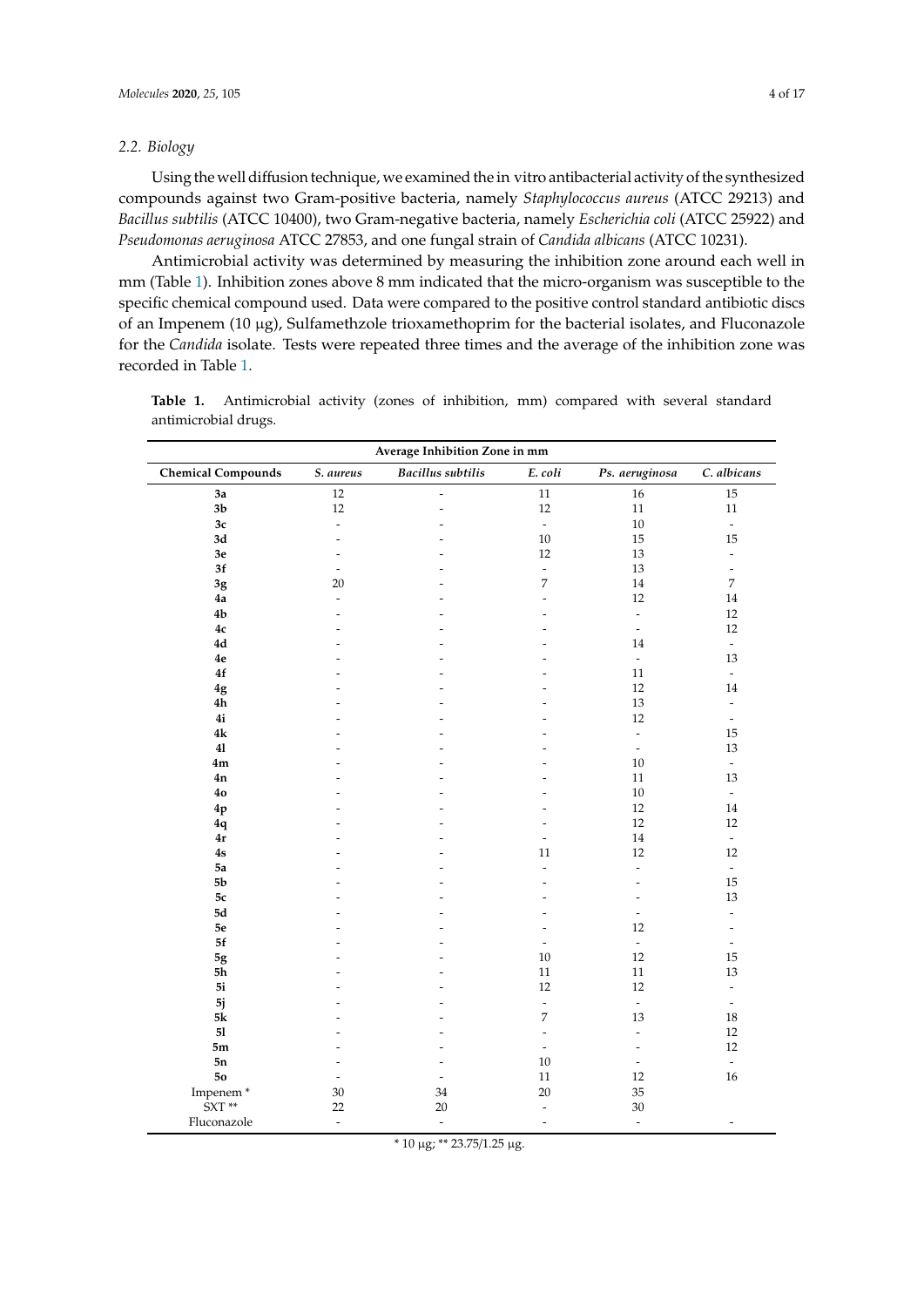Table [1](#page-3-0) showed that the tested micro-organisms had variable sensitivity and susceptibility to the chemical compounds. Indeed, the antimicrobial assay revealed that most of compounds tested had no or negligible activity against *S. aureus* and *B. subtilis* with the exception of some acid derivatives (**3a**, **3b**, and **3g**)**.** This observation could be explained by the difference in the cell wall structure of Gram-positive and Gram-negative bacteria or it may be due to the charges and the kinetics of the chemical compounds, which can damaged the bacterial cell wall via electrostatic interactions, as previously reported by Azevedo et al. [\[39\]](#page-16-0).

Regarding the series **3a**–**g**, the presence of methoxy and chloro groups and their positions has a great impact on the biological activity. Whereas the methoxy group at the *meta* position (compound **3g**) enhanced the activity more than the same group at the *para* position (compound **3f**) also chloro at the *ortho* position (compound **3d**) showed more activity than the same group at the *para* position as in **3c**. The latter showed only minor activity against Gram-negative bacteria (*Ps. aeruginosa*), achieving an inhibition zone of 10 mm. The unsubstituted derivative **3a** and the derivative with chloro at the *ortho* position **3d** showed moderate activity against *C. albicans* as shown in Table [1.](#page-3-0)

The two series of 2,4-dioxothiazolidine carboxamides **4a**–**s** and 2,4-dioxothiazolidine amino acid ester derivatives **5a**–**o** showed no activity against Gram-positive bacteria. While some derivatives showed weak activity against Gram-negative bacteria (*E. coli*), compounds **4s** from the series **4a**–**s** showed weak activity, while compounds **5g**, **5h**, **5i**, **5n** and **5o** from series **5a**–**o** showed moderate activity. Most of the compounds from series **4a**–**s**, especially derivatives with the ethyl morpholine moiety **4m**–**s** showed activities against Gram-negative bacteria (*Ps. aeruginosa*), with inhibition zones ranging from 10–14 mm (Table [1\)](#page-3-0). The presence and position of the bromo in the carboxamide series **4a**–**s** had a remarkable effect on the antifungal activity, as shown in **4c**, **4k**, and **4i** (Table [1\)](#page-3-0). On the other hand, the antifungal activity increased as the number of the bromo atom increased in the molecules as shown in **4k** vs. **4c** (15 mm vs. 12 mm, respectively). In contrast, increasing the methoxy group as in **4h** had no effect on activity against *C. albicans* as shown in Table [1.](#page-3-0) However, the presence of bromo beside the methoxy group **4g** showed good antifungal activity (14 mm).

For the **5a**–**o** series, utilizing glycinate, alaninate, butanoate, and phenylalaninate without any substitution on the benzene ring **5a**, **5j**, and **5d** did not lead to microbial activity, except **5m,** which showed activity against *C. albicans* (12 mm). However, valinate and its derivatives **5g**–**i** did show inhibitory activity. Glycinate derivatives **5a**–**c** showed no activity against Gram-positive or Gram-negative bacteria. However, they exerted antifungal activity when halogen present in the molecule **5b** and **5c** (15 mm and 13 mm**,** respectively)**.** The alaninate derivatives with halogen substituent **5k**–**l** demonstrated activity against *C. albicans,* and the derivative with chloro **5k** (18 mm) was more active than the other derivatives. In addition, **5k** showed activity (7 mm and 13 mm) against two-Gram negative bacteria (*E. coli* and *Ps. aeruginosa*, respectively).

Butanoate derivatives **5d**–**f** showed no antimicrobial activity, except the derivative with a chlorine atom **5e,** which showed minor activity against *Ps. aeruginosa* (12 mm). All valinate derivatives **5g**–**i** recorded activity against gram-negative bacteria and antifungal activity, except **5i** with a bromine substitution, which did not exert antifungal activity.

Compound **5o** showed antimicrobial activity against *E. coli, Ps. Aeruginosa* and *C.albicans,* respectively (10 mm, 12 mm, and 16 mm). These promising new compounds lend themselves to minor structural modifications to enhance their activity or may find applications in other pharmaceutical fields.

#### **3. Materials and Methods**

#### *3.1. Materials and Methods*

All the starting materials, chemicals, reagents and solvents were purchased from commercial known reputable sources and were used without further purification. TLC (silica gel 60-F254 protected aluminum sheets) was used to monitor the reactions. All melting points were performed in open capillary tubes using a Gallenkamp melting point apparatus (Sigma-Aldrich Chemie GmbH,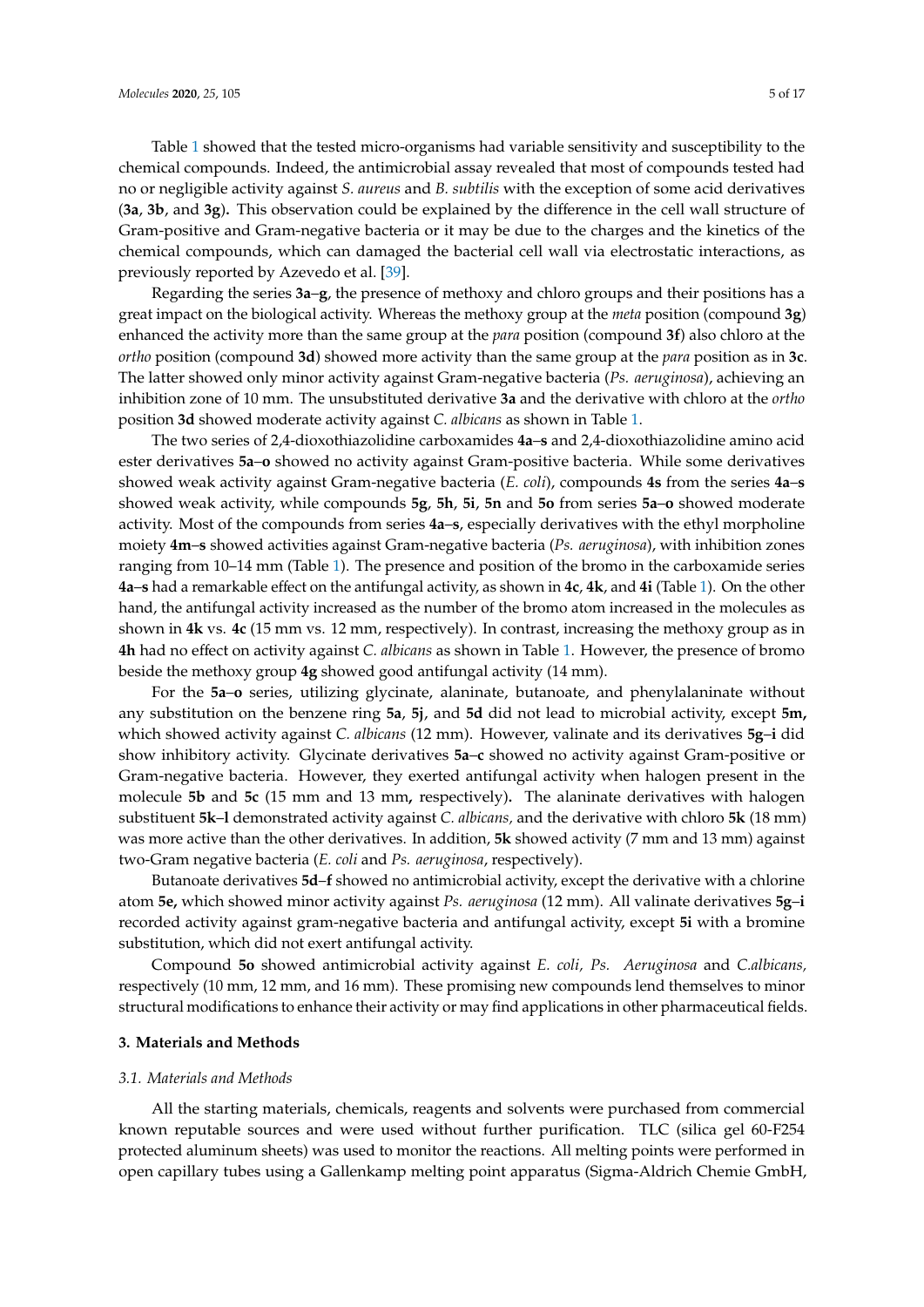Taufkirchen, Germany) and are uncorrected. FTIR spectra were recorded on a Shimadzu 8201 PC FTIR spectrophotometer (Shimadzu, Ltd., Chiyoda-ku, Tokyo, Japan). Elemental analyses were performed on a Perkin-Elmer 2400 elemental analyzer (PerkinElmer, Inc., Waltham, MA, USA), and the values found were within  $\pm 0.3\%$  of the theoretical values.<sup>1</sup>H- and <sup>13</sup>C-NMR spectra were recorded on a Varian-Agilent-NMR 600 MHz spectrometer (Varian, Inc., Palo Altro, CA, USA).

UPLC-MS conditions were as follows: instrument: Waters Acquity UPLC system (Waters Corp., Milford, MA, USA) and a triple quadrupole (TQD) mass spectrometer equipped with a Z-electrospray interface. Parameters of the electrospray ionization source were as follows: capillary voltage: 3.0 kV; cone voltage: 28 V; desolvation gas: nitrogen with flow 800 L/h; cone gas: nitrogen with flow 70 L/h; source temperature: 120 °C; and desolvation temperature: 300 °C. Analysis was done in full scan mode with positive ionization in the mass range of 50–850 Da. The sample solutions were directly infused to the ion source at a flow rate of 10  $\mu$ L/min. Data acquisition and processing were done using Waters MassLynx software.

#### *3.2. General Procedure for the Synthesis of 2,4-Dioxothiazolidine Acid Derivatives*

2,4-Dioxothiazolidine acid derivatives were prepared in three steps following the reported method [\[35](#page-15-6)[,40\]](#page-16-1). A solution of previously prepared TZD **1** was treated with various appropriate aldehydes via refluxing in ethanol for 24 h in the presence of piperidine as a catalyst. The reaction mixture was poured into water, followed by acidification with acetic acid to afford compounds **2a**–**g**. Then a mixture of **2a**–**g** (1 mmol) and ethyl 2-bromoacetate (2 mmol) was refluxed for 24 h in acetone in the presence of potassium carbonate (2 mmol) to furnish the target product as a white solid after evaporation of the solvent. The crude product was used directly in the next step for the preparation of the free carboxylic acid derivatives **3a**–**g**, where the solid product was refluxed with glacial acetic acid and HCl at a ratio of 4:1 for 2 h to afford the pure (2,4-dioxothiazolidine-3-yl)-acetic acid derivatives **3a**–**g** after evaporation of the solvents and crystallization with ethanol. The spectral data for **3a**, **3f**, and **3g** are in good agreement with previously reported ones [\[7,](#page-14-1)[13,](#page-14-3)[15\]](#page-14-8) and other spectra in the Supplementary Materials.

## 3.2.1. 2-(5-(4-Methylbenzylidene)-2,4-dioxothiazolidin-3-yl)acetic Acid (**3b**)

The product was obtained as light-yellow crystals in 96% yield, mp: 226–228 °C. IR (KBr, cm<sup>-1</sup>): 2950 (CH-aliphatic); 1733, 1685, 1600 (CO); <sup>1</sup>H-NMR (DMSO-*d*6, δ ppm): 2.34 (3H, s, CH), 4.36 (2H, s, CH<sub>2</sub>COOH); 7.33 (2H, d, J = 6.6 Hz, H<sub>3'</sub> & H<sub>5'</sub>); 7.51 (2H, d, J = 7.2 Hz, H<sub>2'</sub> & H<sub>6'</sub>), 7.92 (1H, s, CH=C). <sup>13</sup>C-NMR (DMSO-*d*<sub>6</sub>, δ ppm): 21.6 (CH<sub>3</sub>); 42.7 (CH<sub>2</sub>-COOH); 119.8, 130.5, 130.7, 134.4, 141.7; 165.5, 167.4, 168.4 (CO). Anal. Calc. for C<sub>13</sub>H<sub>11</sub>NO<sub>4</sub>S (277.3): C, 56.31; H, 4.00; N, 5.05; Found C, 56.44; H, 4.12; N, 5.26. LC/MS (ESI):  $278.32$  [M + H]<sup>+</sup>.

## 3.2.2. 2-(5-(4-Chlorobenzylidene)-2,4-dioxothiazolidin-3-yl)acetic Acid (**3c**)

The product was obtained as light-yellow crystals in yield 92%, mp: 250–252 °C. IR (KBr, cm<sup>-1</sup>): 3008 (CH-aromatic); 1738, 1690 & 1607 (CO); <sup>1</sup>H-NMR (DMSO-*d*6, δ ppm): 4.42 (2H, s, CH2-COOH); 7.59–8.00 (4H, m, aromatic protons), 8.03 (1H, s, CH=C); <sup>13</sup>C-NMR (DMSO-d<sub>6</sub>, δ ppm): 42.2  $(CH_2\text{-COOH})$ ; 121.3, 129.3, 131.5, 131.7, 132.4, 35.3; 164.8, 166.5, 167.8 (CO). Anal. Cal. For  $C_{12}H_8CINO_4S$ (297.7): C, 48.40; H, 2.70; N, 4.70; Found C, 48.61; H, 2.83; N, 4.81. LC/MS (ESI): 298.72 [M + H]+.

## 3.2.3. 2-(5-(2-Chlorobenzylidene)-2,4-dioxothiazolidin-3-yl)acetic Acid (**3d**)

The product was obtained as white crystals in 90% yield, mp: 243–245 °C. IR (KBr, cm<sup>-1</sup>): 3064 (CH-aromatic); (2940) CH-aliphatic; 1490 (C=C); 1722, 1691, 1608 (CO); <sup>1</sup>H-NMR (DMSO-*d*<sub>6</sub>, δ ppm): 3.78 (3H, s, OCH3); 4.43 (2H, s, CH2COOH); 7.55–7.69 (4H, m, aromatic protons); 8.09 (1H, s, CH=C); <sup>13</sup>C-NMR (DMSO-d<sub>6</sub>, δ ppm): 42.0 (CH<sub>2</sub>COOH); 124.1, 128.0, 128.8, 130.8, 130.6, 132.0; 134.4 (CH=C); 164.3, 166.3, 167.6 (CO). Anal. Cal. for C<sub>12</sub>H<sub>8</sub>ClNO<sub>4</sub>S (297.7): C, 48.41; H, 2.71; N, 4.70; Found: C, 48.65; H, 2.84; N, 4.95.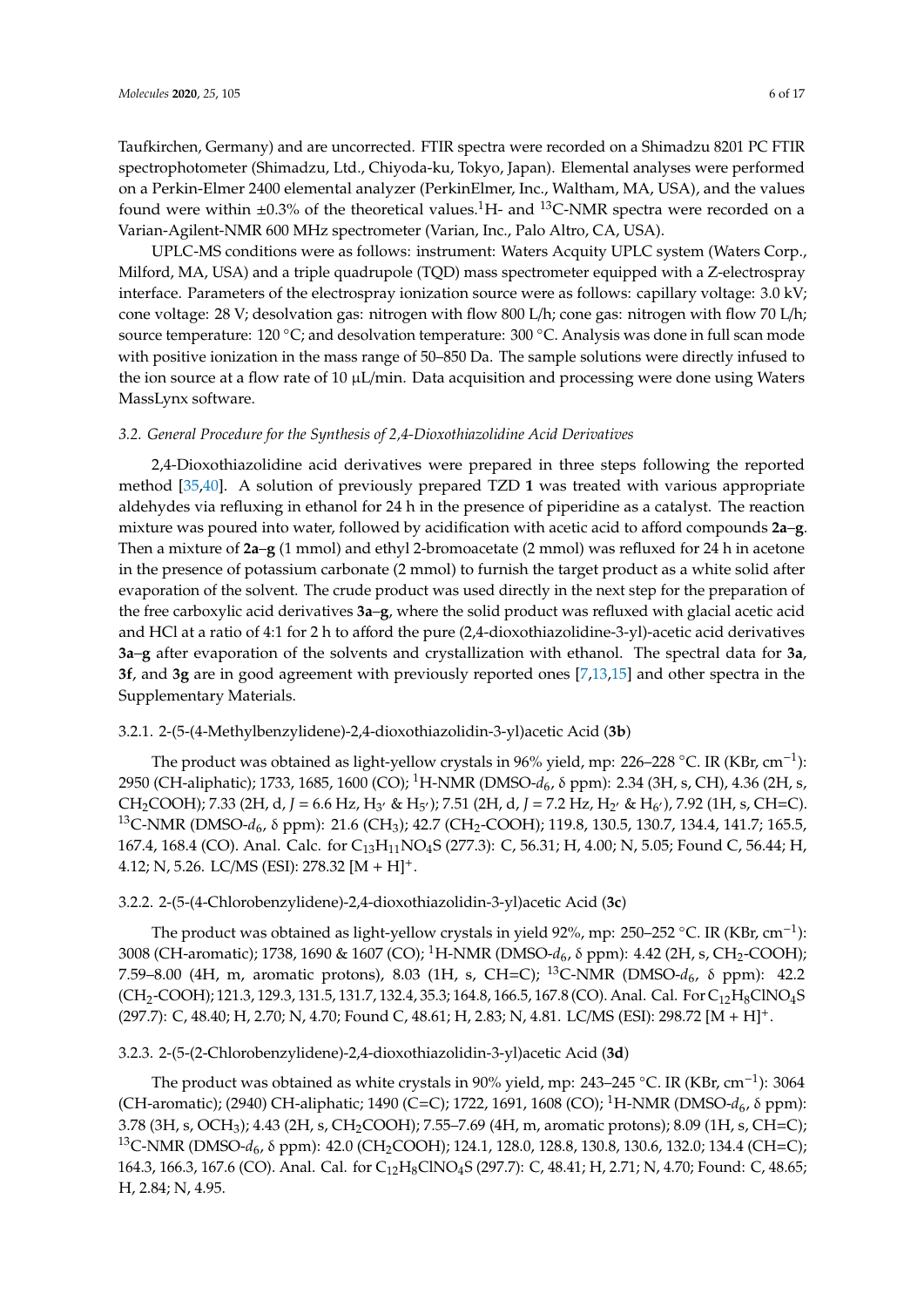#### 3.2.4. 2-(5-(4-Bromobenzylidene)-2,4-dioxothiazolidin-3-yl)acetic Acid (**3e**)

The product was obtained as yellowish white crystals in 94% yield, mp: 260–262 °C. IR (KBr, cm<sup>-1</sup>): 2948 (CH-aliphatic); 1696, 1606 (CO); <sup>1</sup>H-NMR (DMSO-*d*6, δ ppm): 4.37 (2H, s, CH2COOH); 7.56, (2H, d, *J* = 6.6 Hz, H<sub>2</sub><sup>,</sup> & H<sub>6</sub><sup>,</sup>); 7.73 (2H, d, *J* = 6 Hz, H<sub>3</sub><sup>,</sup> & H<sub>5</sub><sup>,</sup>); 7.95 (1H, s, CH=C); <sup>13</sup>C-NMR (DMSO-d<sub>6</sub>,  $\delta$ ppm): 42.8 (CH2-COOH); 121.9, 124.9, 132.4, 132.8, 133.1; 165.3, 167.08, 168.4 (CO). Anal. Calc. for C12H8BrNO4S (342.16): C, 42.12; H, 2.36; N, 4.09; Found C, 42.45; H, 2.59; N, 4.25.

## *3.3. General Procedure for the Synthesis of 2,4-Dioxothiazolidine Carboxamide Derivatives* **4a**–**s**

A mixture of an acid **3a**–**g** (1 mmol), and OxymaPure (1 mmol) was dissolved in 5 mL DMF at 0 ◦C, followed by dropwise addition of DIC (1.1 mmol) at 0 ◦C. The reaction mixture was preactivated for 5 min and then 1 mmol of an amine (aniline, *p*-OMe aniline, *p*-Br aniline and 4-(2-aminoethyl) morpholine) was added dropwise at the same temperature. After that, the mixture was stirred at 0 °C for 1 h and then left overnight under stirring at rt. The progress of the reaction was followed by TLC (ethyl acetate-hexane; 4:6 or MeOH-CHCl<sub>3</sub>; 1:9). Excess water was added, and the mixture was extracted with ethyl acetate three times ( $3 \times 20$  mL), followed by washing with 1 N HCl ( $2 \times 10$  mL), a saturated solution of Na<sub>2</sub>CO<sub>3</sub> ( $2 \times 10$  mL), and a saturated solution of NaCl (10 mL). It was then dried over anhydrous MgSO<sub>4</sub> for 20 min (when there was precipitation after pouring into water, the final product was isolated by normal filtration and 3 washings with water).

#### 3.3.1. 2-(5-Benzylidene-2,4-dioxothiazolidine-3-yl)*-N-*phenylacetamide (**4a**)

The product was obtained as a white powder from ethanol in 97% yield, mp: 256–258 ◦C. IR (KBr, cm−<sup>1</sup> ): 3278 (N-H); 1748, 1694 & 1662 (C=O); <sup>1</sup>H-NMR (DMSO-*d*6, δ ppm): 4.50 (2H, s, CH2CO); 7.06–7.64 (10H, m, 2-Ph); 7.98 (1H, s, CH=C); 10.38 (s, 1H, NH); <sup>13</sup>C-NMR (DMSO-*d*6, δ ppm): 44.5 (CH2CONH), 119.6, 121.4, 124.2, 129.3, 129.9, 130.6, 131.3, 133.3, 134.1, 138.8; 164.2, 165.7, 167.6 (CO). Anal.Calc for C<sub>18</sub>H<sub>14</sub>N<sub>2</sub>O<sub>3</sub>S (338.38): C, 63.89; H, 4.17; N, 8.28; Found: C, 64.02; H, 4.31; N, 8.42. LC/MS  $(ESI): 339.61 [M + H]^{+}.$ 

## 3.3.2. 2-(5-(3-Methoxybenzylidene)-2,4-dioxothiazolidine-3-yl)*-N-*phenylacetamide (**4b**)

The product was obtained as a white powder from ethanol in 96% yield, mp: 227–229 °C. IR (KBr, cm−<sup>1</sup> ): 3271 (NH); 1745, 1667 (CO); <sup>1</sup>H-NMR (DMSO-*d*6, δ ppm): 3.80 (3H, s, OCH3); 4.50 (2H, s, CH2); 7.07–7.53 (9H, m, aromatic protons); 7.95 (1H, s, CH=C); 10.38 (1 H, s, NH); <sup>13</sup>C-NMR (DMSO-*d*6, δ ppm): 44.5 (CH2CONH); 55.8 (OCH3); 116.0, 117.2, 119.6, 121.8, 122.4, 124.2, 129.3, 131.0, 134.0, 134.6, 138.8, 160.1; 164.2, 165.7, 167.5 (CO). Anal. Calc for C<sub>19</sub>H<sub>16</sub>N<sub>2</sub>O<sub>4</sub>S (368.41): C, 61.94; H, 4.38; N, 7.60; Found: C, 61.82; H, 4.44; N, 7.82. LC/MS (ESI): 369.54 [M + H]+.

#### 3.3.3. 2-(5-(4-Bromobenzylidene)-2,4-dioxothiazolidine-3-yl)*-N-*phenylacetamide (**4c**)

The product was obtained as a white powder from ethanol in 96% yield, mp: 273–275 ◦C. IR (KBr, cm−<sup>1</sup> ): 3296 (NH); 1748, 1694, 1668 (CO); 1605 (C=C aromatic); <sup>1</sup>H-NMR (DMSO-*d*6, δ ppm): 4.51  $(2H, s, CH_2\text{-}CO)$ ; 7.05  $(1H, s, H_{4''})$ ; 7.29  $(2H, d, J = 3.6 \text{ Hz}, H_{3''} \& H_{5''})$ ; 7.55  $(4H, t, J = 7.2 \text{ Hz}, H_{2'}, H_{6'},$ H<sup>3</sup> <sup>0</sup> & H<sup>5</sup> <sup>0</sup>); 7.71 (2H, s, H2" & H6"); 7.93 (1H, s, CH=C); 10.4 (1H, s, NH); <sup>13</sup>C-NMR (DMSO-*d*6, δ ppm): 44.5 (CH<sub>2</sub>CONH); 119.6, 122.2, 124.2, 124.8, 129.3, 132.4, 132.5, 132.8, 138.8; 164.1, 165.6, 167.3 (3CO). Anal. Calc for C<sub>18</sub>H<sub>13</sub>BrN<sub>2</sub>O<sub>3</sub>S (417.28): C, 51. 81; H, 3.14; N, 6.71; Found: C, 51.98; H, 3.33; N, 6.91. LC/MS (ESI):  $418.41$  [M + H]<sup>+</sup>.

## 3.3.4. 2-(5-(4-Methoxybenzylidene)-2,4-dioxothiazolidine-3-yl)*-N-*phenylacetamide (**4d**)

The product was obtained as a white powder from ethanol in 98% yield, mp: 249–251 °C. IR (KBr, cm<sup>-1</sup>): 3297 (NH); 1742, 1679 and 1594 (CO); <sup>1</sup>H-NMR (DMSO-*d*<sub>6</sub>, δ ppm): 3.81 (3H, s, OCH<sub>3</sub>); 4.49 (2H, s, CH<sub>2</sub>); 7.08 (3H, dd, J = 6.6 Hz,3.6 Hz H<sub>4"</sub>, H<sub>3'</sub> & H<sub>5'</sub>); 7.30 (2H, d, J = 4.2 Hz, H<sub>3"</sub> & H<sub>5"</sub>); 7.53 (2H, s, H<sub>2"</sub> & H<sub>6"</sub>); 7.60 (2H, s, H<sub>2'</sub> & H<sub>6'</sub>); 7.92 (1H, s, CH=C); 10.38 (1H, s, NH); <sup>13</sup>C-NMR (DMSO- $d_6$ ,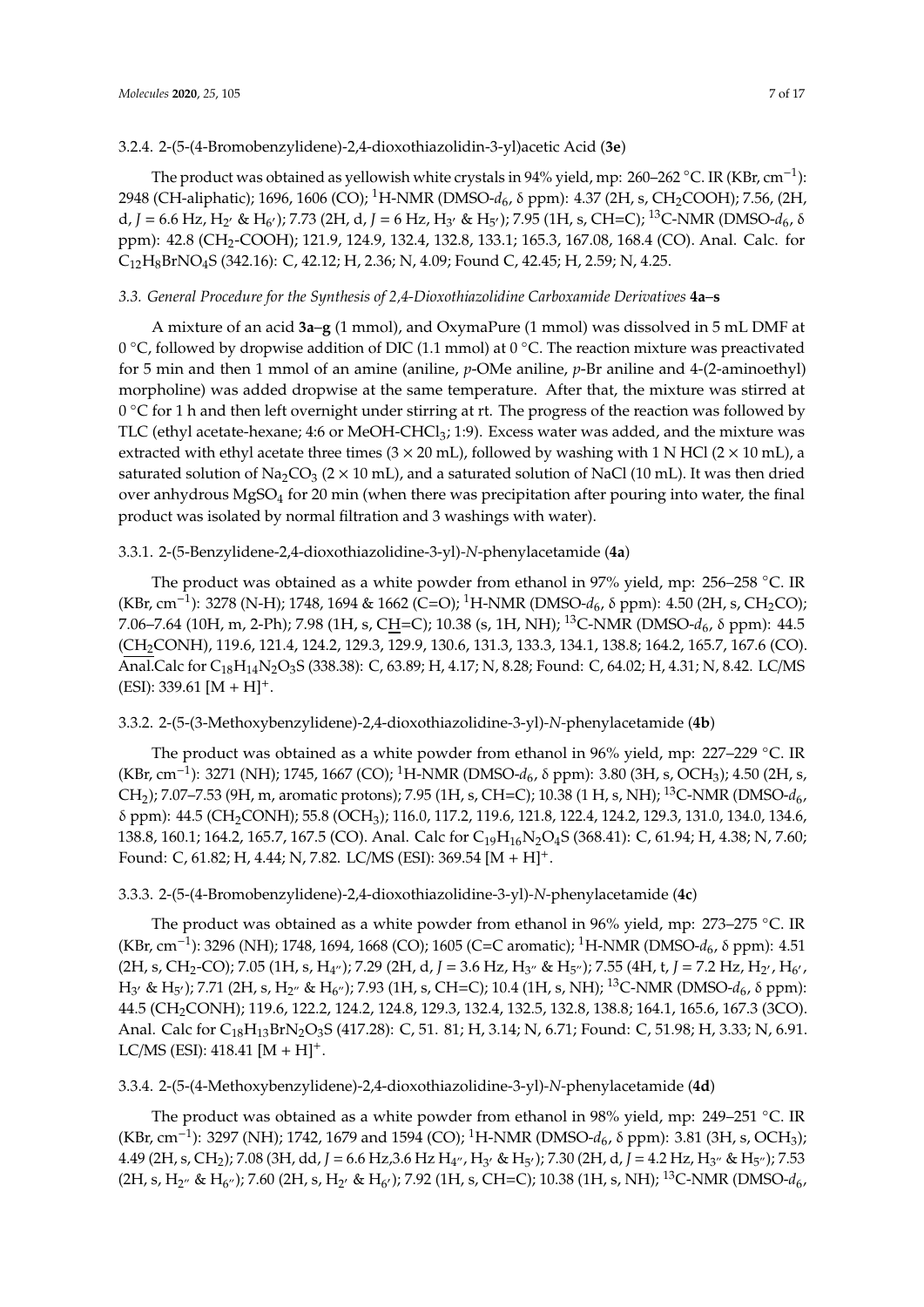δ ppm): 44.4 (CH2CO NH); 56.0 (OCH3); 115.5, 118.1, 119.6, 124.1, 125.7, 129.3, 132.8, 134.0, 138.8, 161.7; 164.3, 165.9, 167.7 (CO). Anal. Calc for C<sub>19</sub>H<sub>16</sub>N<sub>2</sub>O<sub>4</sub>S (368.41): C, 61.94; H, 4.38; N, 7.60; Found: C, 61.77; H, 4.29; N, 7.81. LC/MS (ESI): 369.30  $[M + H]$ <sup>+</sup>.

## 3.3.5. 2-(5-Benzylidene-2,4-dioxothiazolidine-3-yl)*-N-*(4-methoxyphenyl)acetamide (**4e**)

The product was obtained as a white powder from ethanol in 97% yield, mp: 258–260  $\degree$ C. IR (KBr, cm−<sup>1</sup> ): 3280 (NH), 1745, 1694, 1658 (CO); <sup>1</sup>H-NMR (DMSO-*d*6, δ ppm): 3.70 (3H, s, OCH3); 4.46 (2H, s, CH<sub>2</sub>CO); 6.87 (2H, d, *J* = 7.2 Hz, H<sub>3"</sub> & H<sub>5"</sub>); 7.44 (2H, s, H<sub>2"</sub> & H<sub>6"</sub>); 7.52 (3H, dd, *J* = 7.8, 6 Hz, H<sub>3'</sub>, H<sub>5'</sub> & H<sub>4'</sub>); 7.64 (2H, s, H<sub>2'</sub> & H<sub>6'</sub>); 7.97 (1H, s, CH=C); 10.24 (H, s, NH); <sup>13</sup>C-NMR (DMSO-d<sub>6</sub>, δ ppm): 44.4 (CH2CONH); 55.6 (OCH3); 114.4, 121.2, 121.5, 129.9, 130.6, 131.3, 131.9, 133.3, 134.0, 155.9; 163.7, 165.8, 167.6 (3CO). Anal. Calc for C<sub>19</sub>H<sub>16</sub>N<sub>2</sub>O<sub>4</sub>S (368.41): C, 61.94; H, 4.38; N, 7.60; Found: C, 62.12; H, 4.55; N, 7.87. LC/MS (ESI): 369.41[M + H]+.

#### 3.3.6. 2-(5-(3-Methoxybenzylidene)-2,4-dioxothiazolidine-3-yl)*-N-*(4-methoxyphenyl)acetamide (**4f**)

The product was obtained as a white powder from ethanol in 97% yield, mp: 225–227 °C. IR (KBr, cm−<sup>1</sup> ): 3339 (NH), 1749, 1694 & 1612 (CO); <sup>1</sup>H-NMR (DMSO-*d*6, δ ppm): 3.70 (3H, s, OCH3); 3.80 (3H, s, OCH<sub>3</sub>); 4.46 (2H, s, CH<sub>2</sub>CO); 6.87 (2H, s, H<sub>3"</sub> & H<sub>5"</sub>); 7.08 (1H, s, H<sub>2'</sub>); 7.20 (2H, s, H<sub>6'</sub> & H<sub>4'</sub>), 7.44 (3H, t, *J* = 8.4 Hz, 12 Hz, H<sub>2"</sub>, H<sub>5'</sub>, H<sub>6"</sub>); 7.95 (1H, d, *J* = 1.2 Hz, CH=C); 10.23 (1H, s, NH); <sup>13</sup>C-NMR (DMSO-*d*6, δ ppm): 44.3 (CH2CONH); 55.6, 55.7 (2OCH3); 114.4, 115.9, 117.1, 121.1, 121.8, 122.4, 130.9, 131.9, 133.9, 134.6, 155.9, 160.1; 163.6, 165.7, 167.5 (CO). Anal. Calc for C<sub>20</sub>H<sub>18</sub>N<sub>2</sub>OS (398.43): C, 60.29; H, 4.55; N, 7.03; Found: C, 60.55; H, 4.67; N, 7.27. LC/MS (ESI): 399.21 [M + H]+.

#### 3.3.7. 2-(5-(4-Bromobenzylidene)-2,4-dioxothiazolidine-3-yl)*-N-*(4-methoxyphenyl)acetamide (**4g**)

The product was obtained as a white powder from ethanol in 96% yield, mp: 270–272  $\degree$ C. IR (KBr, cm−<sup>1</sup> ): 3280 (NH), 1746, 1693, 1662 (CO); <sup>1</sup>H-NMR (DMSO-*d*6, δ ppm): 3.69 (3H, s, OCH3); 4.46 (2H, s, CH<sub>2</sub>CO); 6.86 (2H, s, H<sub>3"</sub> & H<sub>5"</sub>); 7.43 (2H, s, H<sub>2"</sub> & H<sub>6"</sub>), 7.57 (2H, s, H<sub>2'</sub> & H<sub>6'</sub>), 7.72 (2H, s, H<sub>3'</sub> & H<sub>5'</sub>); 7.93 (1H, s, CH=C); 10.24 (1H, s, NH); <sup>13</sup>C-NMR (DMSO-d<sub>6</sub>, δ ppm); 44.4 (CH<sub>2</sub>CONH); 55.6 (OCH3); 114.4, 121.2, 122.3, 124.8, 131.9, 132.4, 132.5, 132.8, 132.8, 155.9; 163.6, 165.6, 167.3 (CO). Anal. Calc for C<sub>19</sub>H<sub>15</sub>BrN<sub>2</sub>O<sub>4</sub>S (447.3): C, 51.02; H, 3.38; N, 6.26; Found: C, 51.39; H, 3.54; N, 6.43. LC/MS  $(ESI): 448.32 [M + H]^{+}.$ 

#### 3.3.8. 2-(5-(4-Methoxybenzylidene)-2,4-dioxothiazolidine-3-yl)*-N-*(4-methoxyphenyl)acetamide (**4h**)

The product was obtained as an off-white powder from ethanol in 98% yield, mp: 257–259 °C. IR (KBr, cm<sup>-1</sup>): 3270 (NH), 1740, 1687, 1668 (CO); <sup>1</sup>H-NMR (DMSO-d<sub>6</sub>, δ ppm): 3.69 (3H, s, OCH<sub>3</sub>); 3.81 (3H, s, OCH<sub>3</sub>); 4.45 (2H, s, CH<sub>2</sub>); 6.87 (2H, s, H<sub>3'</sub> & H<sub>5'</sub>); 7.09 (2H, s, H<sub>2'</sub> & H<sub>6'</sub>); 7.44 (2H, s, H<sub>3'</sub> & H<sub>5'</sub>); 7.60 (2H, s, H<sub>2'</sub> & H<sub>6'</sub>); 7.91 (1H, s, CH=C); 10.23 (1H, s, NH); <sup>13</sup>C-NMR (DMSO-d<sub>6</sub>, δ ppm); 44.3 (CH2CONH); 55.6, 56.0 (2OCH3); 114.4, 115.5, 118.1, 121.1, 125.8, 132.0, 132.8, 134.0, 155.9, 161.7; 163.8, 165.9, 167.7 (CO). Anal. Calc for C<sub>20</sub>H<sub>18</sub>N<sub>2</sub>O<sub>5</sub>S (398.43): C, 60.29; H, 4.55; N, 7.03. Found: C, 60.54; H, 4.66; N, 7.29. LC/MS (ESI): 399.62  $[M + H]$ <sup>+</sup>.

#### 3.3.9. 2-(5-Benzylidene-2,4-dioxothiazolidine-3-yl)*-N-*(4-bromophenyl)acetamide (**4i**)

The product was obtained as a white powder from ethyl acetate-ethanol (2:1) in 95% yield, mp: 252–254 ◦C. IR (KBr, cm−<sup>1</sup> ): 3278 (N-H); 1750, 1693, 1660 (C=O); <sup>1</sup>H-NMR (DMSO-*d*6, δ ppm): 4.51 (2H, s, CH<sub>2</sub>); 7.50 (5H, s, -Ph proton); 7.54 (2H, d, J = 6 Hz, H<sub>2"</sub> & H<sub>6"</sub>); 7.65 (2H, d, J = 7.2 Hz, H<sub>2'</sub> & H<sub>6'</sub>); 7.98 (1H, s, CH=C); 10.52 (1H, s, NH); <sup>13</sup>C-NMR (DMSO- $d_6$ , δ ppm); 44.5 (CH<sub>2</sub>CONH); 115.8, 121.4, 121.6, 129.9, 130.7, 131.3, 132.2, 133.3, 134.1, 138.2; 164.5, 165.7, 167.5 (CO). Anal. Calc for C<sub>18</sub>H<sub>13</sub>BrN<sub>2</sub>O<sub>3</sub>S (417.28): C, 51.81; H, 3.14; N, 6.71; Found: C, 51.98; H, 3.23; N, 6.92. LC/MS (ESI): 418.51 [M + H]+.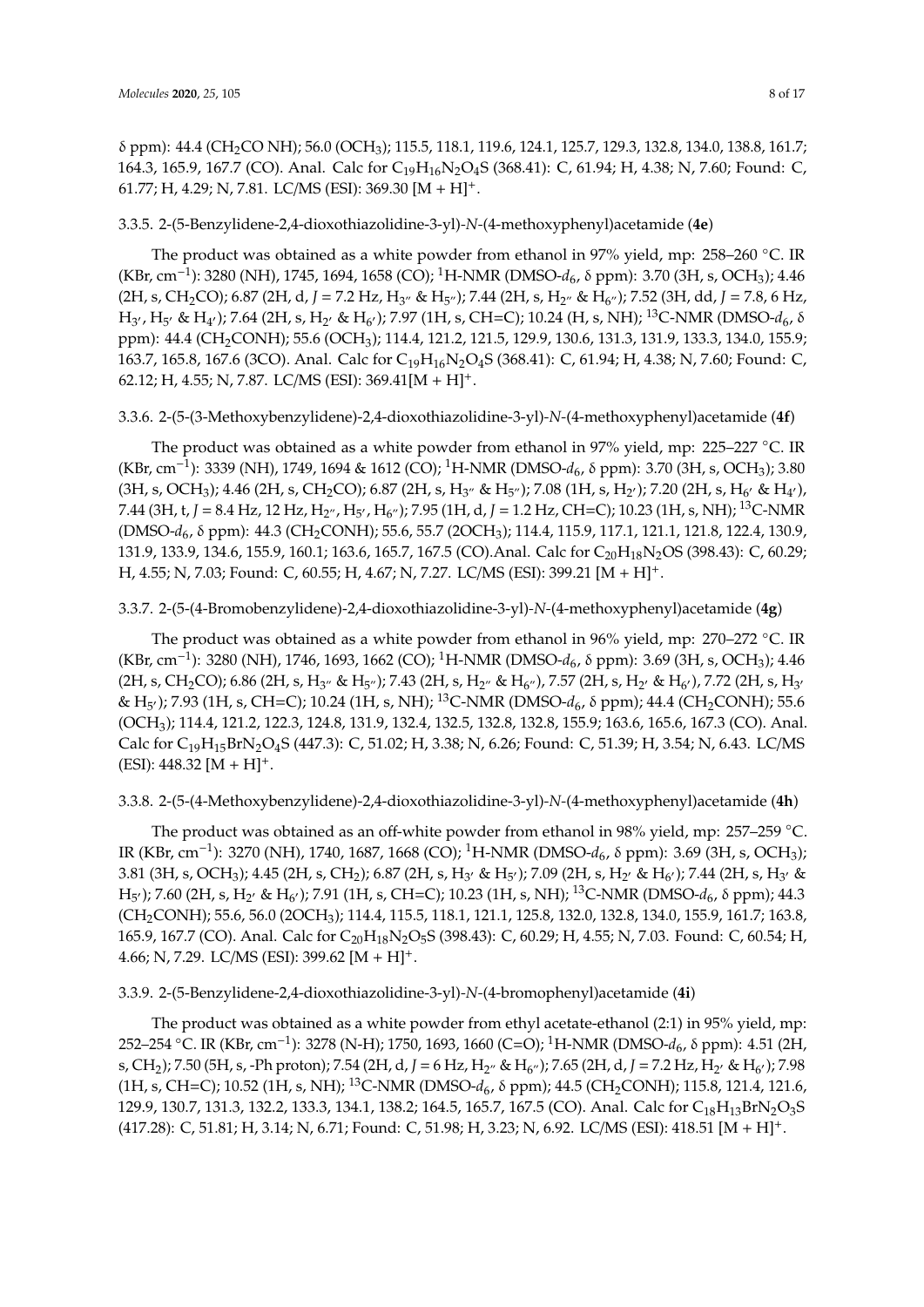#### 3.3.10. *N*-(4-Bromophenyl)-2-(5-(3-methoxybenzylidene)-2,4-dioxothiazolidine-3-yl) acetamide (**4j**)

The product was obtained as a white powder from ethyl acetate-ethanol (2:1) in yield, mp: 253–255 ◦C. IR (KBr, cm−<sup>1</sup> ): 3330 (N-H); 1748, 1688, 1609 (CO); <sup>1</sup>H-NMR (DMSO-*d*6, δ ppm): 3.79 (3H, s, OCH<sub>3</sub>); 4.50 (2H, s, CH<sub>2</sub>); 7.07-7.49 (8H, m, aromatic proton); 7.94 (1H, s, CH=C); 10.54 (1H, s, NH); <sup>13</sup>C-NMR (DMSO-d<sub>6</sub>, δ ppm): 44.5 (CH<sub>2</sub>CONH); 55.7 (OCH<sub>3</sub>); 115.8, 116.0, 117.2, 121.6, 121.7, 122.4, 132.0, 132.2, 134.1, 134.6, 138.1, 160.1; 164.4, 165.64, 167.5 (CO). Anal. Calc for for C<sub>19</sub>H<sub>15</sub>BrN<sub>2</sub>O<sub>4</sub>S (447.30): C, 51.02; H, 3.38; N, 6.26; Found: C, 51.33; H, 3.51; N, 6.43. LC/MS (ESI): 448.21 [M + H]+.

## 3.3.11. 2-(5-(4-Bromobenzylidene)-2,4-dioxothiazolidine-3-yl)*-N-*(4-bromophenyl)acetamide (**4k**)

The product was obtained as a white powder from ethyl acetate-ethanol (2:1) in 96% yield, mp: 286–288 ◦C. IR (KBr, cm−<sup>1</sup> ): 3259 (NH); 1748 & 1691 (CO); <sup>1</sup>H-NMR (DMSO-*d*6, δ ppm): 4.50 (2H, s,  $CH_2CO$ ); 7.49 (4H, s, H<sub>2"</sub>, H<sub>3"</sub>, H<sub>5"</sub> & H<sub>6"</sub>); 7.57 (2H, s, H<sub>2'</sub> & H<sub>6'</sub>), 7.73 (2H, s, H<sub>3'</sub> & H<sub>5'</sub>), 7.94 (1H, s, CH=C); 10.53 (1 H, s, NH); <sup>13</sup>C-NMR (DMSO-d<sub>6</sub>; δ ppm): 44.5 (CH<sub>2</sub>CO NH); 115.8, 121.6, 122.2, 124.8, 132.2, 132.4, 132.5, 132.8, 132.9, 138.1 (C-sp<sup>2</sup>); 164.4, 165.6, 167.3 (CO). Anal. Calc for  $\rm{C_{18}H_{12}Br_2N_2O_3S}$ (496.17): C, 43.57; H, 2.44; N, 5.65; Found: C, 43.71; H, 2.61; N, 5.80. LC/MS (ESI): 497.21 [M + H]+.

#### 3.3.12. *N*-(4-Bromophenyl)-2-(5-(4-methoxybenzylidene)-2,4-dioxothiazolidine-3-yl)acetamide (**4l**)

The product was obtained as a yellowish white powder from ethyl acetate-ethanol (2:1) in 98% yield, mp: 260–262 ◦C. IR (KBr, cm−<sup>1</sup> ): 3267 (NH); 1740 & 1689 (C=O); <sup>1</sup>H-NMR (DMSO-*d*6, δ ppm): 3.81 (3H, s, OCH<sub>3</sub>); 4.49 (2H, s, CH<sub>2</sub>CO); 7.09 (2H, d, J = 6.6 Hz, H<sub>3</sub>, & H<sub>5</sub>, ); 7.48 (4H, d, J = 7.8 Hz, H<sub>2"</sub>,  $\rm H_{3''}$ ,  $\rm H_{5''}$ ,  $\rm H_{6''}$ ), 7.60 (2H, s,  $\rm H_{2'}$  &  $\rm H_{6'}$ ); 7.92 (1H, s, CH=C); 10.52 (1H, s, NH); <sup>13</sup>C-NMR (DMSO- $d_6$ ,  $\delta$ ppm): 44.4 (CH2CONH); 56.0 (OCH3); 115.5, 115.8, 118.0, 121.5, 125.7, 132.1, 132.8, 134.1, 138.2, 161.8; 164.5, 165.8, 167.6 (CO). Anal. Calc for C<sub>19</sub>H<sub>15</sub>BrN<sub>2</sub>O<sub>4</sub>S (447.30): C, 51.02; H, 3.38; N, 6.26; Found: C, 51.22; H, 3.47; N, 6.50. LC/MS (ESI): 448.51 [M + H]+.

## 3.3.13. 2-(5-Benzylidene-2,4-dioxothiazolidine-3-yl)*-N-*(2-morpholinoethyl)acetamide (**4m**)

The product was obtained as a white powder from ethanol in 89% yield, mp: 180–182 °C. IR (KBr, cm−<sup>1</sup> ): 3308 (NH); 2941 (CH-aliphatic); 1748, 1691, 1658 (CO); <sup>1</sup>H-NMR (DMSO-*d*6, δ ppm): 2.33 (6H, d, J = 6 Hz), (CH<sub>2</sub>NCH<sub>2</sub> & CH<sub>2</sub>CH<sub>2</sub>N); 3.18 (2H, s, NHCH<sub>2</sub>CH<sub>2</sub>); 3.54 (4H, s, CH<sub>2</sub>OCH<sub>2</sub>); 4.25 (2H, s, NCH<sub>2</sub>CO); 7.49 (5H, m, -Ph proton); 7.93 (1H, s, CH=C); 8.21 (1H, s, NH); <sup>13</sup>C-NMR (DMSO- $d_{6}$ , δ ppm): 36.6 (NHCH2); 43.9 (CH2CO); 53.7 (CH2NCH2); 57.6 (CH2CH2N); 66.6 (CH2OCH2); 121.6, 129.9, 130.6, 131.2, 133.3, 133.7; 165.4, 165.7, 167.5 (CO). Anal. Calc for C<sub>18</sub>H<sub>21</sub>N<sub>3</sub>O<sub>4</sub>S (375.44): C, 57.58; H, 5.64; N, 11.19; Found: C, 57.69; H, 5.74; N, 11.33. LC/MS (ESI): 376.62 [M + H]+.

## 3.3.14. 2-(5-(2-Chlorobenzylidene)-2,4-dioxothiazolidine-3-yl)-N-(2-morpholinoethyl)acetamide (**4n**)

The product was obtained as a white powder from ethanol in 95% yield, mp: 177–179 ◦C. IR (KBr, cm−<sup>1</sup> ): 3307 (NH); 2958 (CH-aliphatic); 1751, 1703 and 1657 (CO); <sup>1</sup>H-NMR (DMSO-*d*6, δ ppm): 2.33 (6H, s, CH<sub>2</sub>NCH<sub>2</sub> & CH<sub>2</sub>CH<sub>2</sub>N); 3.18 (2H, s, NHCH<sub>2</sub>CH<sub>2</sub>); 3.54 (4H, s, CH<sub>2</sub>OCH<sub>2</sub>; 4.26 (2H, s, NCH<sub>2</sub>C=O); 7.51 (2H, s, H<sub>4'</sub> & H<sub>5'</sub>);7.59 (1H, d, J = 9 Hz, H<sub>6'</sub>);7.63 (1H, s, H<sub>3'</sub>); 8.03 (1H, s, CH=C); 8.24 (1H, s, NH); <sup>13</sup>C-NMR (DMSO-d<sub>6</sub>, δ ppm): 36.6 (NH CH<sub>2</sub>); 44.0 (CH<sub>2</sub>-CO); 53.7 (CH<sub>2</sub>NCH<sub>2</sub>); 57.6 (CH<sub>2</sub>CH<sub>2</sub>N); 66.6 (CH<sub>2</sub>OCH<sub>2</sub>); 125.3, 128.6, 128.8, 129.4, 130.8, 131.3, 132.6, 134.9; 165.3, 165.3, 167.3 (CO). Anal. Calc for C<sub>18</sub>H<sub>20</sub>ClN<sub>3</sub>O<sub>4</sub>S (409.9): C, 52.75; H, 4.92; N, 10.25; Found: C, 52.93; H, 5.01; N, 10.41. LC/MS (ESI): 411.21 [M + H]+.

## 3.3.15. 2-(5-(4-Bromobenzylidene)-2,4-dioxothiazolidine-3-yl)*-N-*(2-morpholinoethyl)acetamide (**4o**)

The product was obtained as a white powder from ethanol in 95% yield, mp: 224–226 °C. IR (KBr, cm<sup>-1</sup>): 3298 (NH); 2931 (CH-aliphatic); 1751, 1693, 1664 (CO); <sup>1</sup>H-NMR (DMSO-*d*<sub>6</sub>, δ ppm): 2.34 (6H, s, CH<sub>2</sub>NCH<sub>2</sub> and CH<sub>2</sub>CH<sub>2</sub>N); 3.18 (2H, s, NHCH<sub>2</sub>CH<sub>2</sub>); 3.54 (4H, s, CH<sub>2</sub>OCH<sub>2</sub>); 4.25 (2H, s, NCH<sub>2</sub>CO); 7.56 (2H, s, H<sub>3'</sub> & H<sub>5'</sub>); 7.73 (2H, s, H<sub>2'</sub> & H<sub>6'</sub>); 7.91 (1H, s, CH=C); 8.21 (1H, s, NH);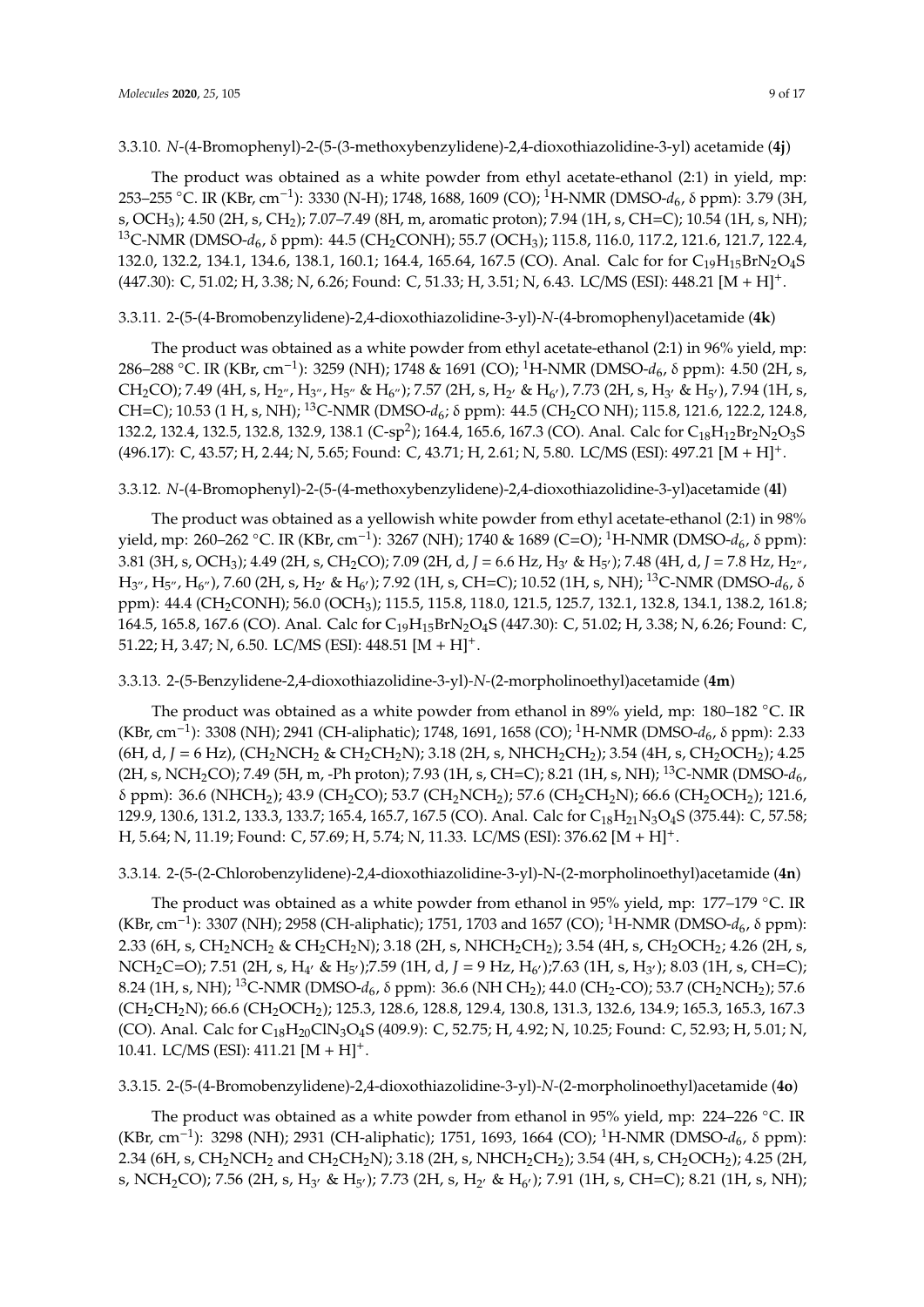<sup>13</sup>C-NMR (DMSO-*d<sub>6</sub>, δ* ppm): 36.6 (NHCH<sub>2</sub>); 43.9 (CH<sub>2</sub>CO); 53.7 (CH<sub>2</sub>NCH<sub>2</sub>); 57.6 (CH<sub>2</sub>CH<sub>2</sub>N); 66.6  $(CH_2OCH_2)$ ; 122.5, 124.7, 132.4, 132.5, 132.9; 165.3, 165.6, 167.3 (CO). Anal. Calc for  $C_{18}H_{20}BrN_3O_4S$ (454.3): C, 47.59; H, 4.44; N, 9.25; Found: C, 47.77; H, 4.52; N, 9.49. LC/MS (ESI): 454.3 [M + H]+.

3.3.16. 2-(5-(4-Methylbenzylidene)-2,4-dioxothiazolidine-3-yl)*-N-*(2-morpholinoethyl)acetamide (**4p**)

The product was obtained as a white powder from ethanol in 95% yield, mp: 212–214  $°C$ . IR (KBr, cm<sup>-1</sup>): 3291 (NH); 2933 (CH-aliphatic); 1747, 1696, 1657 (CO); <sup>1</sup>H-NMR (DMSO-*d*<sub>6</sub>, δ ppm): 2.34 (9H, s, CH<sub>2</sub>NCH<sub>2</sub>, CH<sub>2</sub>CH<sub>2</sub>N & CH<sub>3</sub>); 3.18 (2H, s, NHCH<sub>2</sub> CH<sub>2</sub>); 3.54 (4H, s, CH<sub>2</sub>OCH<sub>2</sub>); 4.24 (2H, s, NCH<sub>2</sub>CO); 7.34 (2H, s, H<sub>3'</sub> & H<sub>5'</sub>);7.51 (2H, s, H<sub>2'</sub> & H<sub>6'</sub>); 7.89 (1H, s, CH=C); 8.20 (1H, s, NH); <sup>13</sup>C-NMR (DMSO-*d*<sub>6</sub>, δ ppm); 21.5 (CH<sub>3</sub>); 36.6 (NHCH<sub>2</sub>); 43.9 (CH<sub>2</sub>CO); 53.7 (CH<sub>2</sub>NCH<sub>2</sub>); 57.6 (CH<sub>2</sub>CH<sub>2</sub>N); 66.6 (CH<sub>2</sub>OCH<sub>2</sub>); 120.4, 130.5, 130.6, 130.7, 133.8 & 141.6; 165.4, 165.8, 167.6 (CO). Anal. Calc for C19H23N3O4S (389.5): C, 58.59; H, 5.95; N, 10.79. Found: 58.71; H, 6.09; N, 10.98. LC/MS (ESI):  $390.12 [M + H]$ <sup>+</sup>.

3.3.17. 2-(5-(4-Methoxylbenzylidene)-2,4-dioxothiazolidine-3-yl)*-N-*(2-morpholinoethyl)acetamide (**4q**)

The product was obtained as a white powder from ethanol in 95% yield, mp: 231–233 ◦C. IR (KBr, cm−<sup>1</sup> ): 3290 (NH); 2933 (CH-aliphatic); 1739, 1691 & 1660 (CO); <sup>1</sup>H-NMR (DMSO-*d*6, δ ppm): 2.33 (6H, d, CH<sub>2</sub>-N-CH<sub>2</sub> & CH<sub>2</sub>CH<sub>2</sub>N-); 3.17 (2H, d, *J* = 4.8 Hz, NHCH<sub>2</sub>CH<sub>2</sub>); 3.53 (4H, s, CH<sub>2</sub>OCH<sub>2</sub>); 3.81 (3H, t, J = 1.2 Hz, OCH<sub>3</sub>); 4.24 (2H, s, NCH<sub>2</sub>CO); 7.09 (1H, s, H<sub>3</sub><sup>,</sup> & H<sub>5</sub><sup>,</sup>); 7.58 (2H, s, H<sub>2</sub><sup>,</sup> & H<sub>6</sub><sup>,</sup>); 7.87 (1H, s, CH=CS); 8.20 (1H, s, NH); <sup>13</sup>C-NMR (DMSO- $d_6$ , δ ppm): 36.6 (NH CH<sub>2</sub>); 43.8 (CH<sub>2</sub>CO); 53.7 (CH<sub>2</sub>NCH<sub>2</sub>; 56.0 (OCH<sub>3</sub>); 57.6 (CH<sub>2</sub>CH<sub>2</sub>N); 66.6 (CH<sub>2</sub>OCH<sub>2</sub>; 115.4, 118.3, 125.8, 132.7, 133.7; 161.7, 165.5, 165.9 & 167.6 (CO). Anal. Calc for C19H23N3O5S (405.47): C, 56.28; H, 5.72; N, 10.36; Found: C, 56.44; H, 5.91; N, 10.55. LC/MS (ESI): 406.81[M + H]+.

3.3.18. 2-(5-(4-Chlorobenzylidene)-2,4-dioxothiazolidine-3-yl)*-N-*(2-morpholinoethyl)acetamide (**4r**)

The product was obtained as a white powder from ethanol in 94% yield, mp: 222–224 ◦C. IR (KBr, cm<sup>-1</sup>): 3294 (NH); 2930 (CH-aliphatic); 1751, 1693, 1662 (CO). <sup>1</sup>H-NMR (DMSO-*d*<sub>6</sub>, δ ppm): 2.33 (6H, s, CH<sub>2</sub>NCH<sub>2</sub> & CH<sub>2</sub>CH<sub>2</sub>N); 3.17 (2H, s, NHCH<sub>2</sub> CH<sub>2</sub>); 3.53 (4H, s, CH<sub>2</sub>OCH<sub>2</sub>); 4.25 (2H, s, NCH<sub>2</sub>CO); 7.59 (2H, d, J = 1.2 Hz, H<sub>3'</sub> & H<sub>5'</sub>); 7.63 (2H, s, H<sub>2'</sub> & H<sub>6'</sub>); 7.92 (1H, s, CH=C); 8.21 (1H, s, NH); <sup>13</sup>C-NMR (DMSO-d<sub>6</sub>, δ ppm): 36.59 (NH CH<sub>2</sub>); 43.9 (CH<sub>2</sub>CO); 53.7 (CH<sub>2</sub>N-CH<sub>2</sub>); 57.6 (NHCH<sub>2</sub>CH<sub>2</sub>); 66.5 (CH<sub>2</sub>OCH<sub>2</sub>); 122.4, 129.9, 132.2, 132.4, 135.8; 165.3; 165.6, 167.3 (CO). Anal. Calc for C18H20ClN3O4S (409.9): C, 52.75; H, 4.92; N, 10.25; Found: C, 52.99; H, 5.10; N, 10.47. LC/MS (ESI): 411.51  $[M + H]$ <sup>+</sup>.

## 3.3.19. 2-(5-(3-Methoxybenzylidene)-2,4-dioxothiazolidine-3-yl)*-N-*(2-morpholinoethyl)acetamide (**4s**)

The product was obtained as a white powder from ethanol in 95% yield, mp: 164–166 ◦C. IR (KBr, cm−<sup>1</sup> ): 3296 (NH); 2943 (CH-aliphatic); 1748, 1693, 1659 (CO); <sup>1</sup>H-NMR (DMSO-*d*6, δ ppm): 2.33 (6H, d,  $J = 6$  Hz, (CH<sub>2</sub>NCH<sub>2</sub> & CH<sub>2</sub>CH<sub>2</sub>N); 3.18 (2H, s, NHCH<sub>2</sub> CH<sub>2</sub>); 3.53 (4H, s, CH<sub>2</sub>OCH<sub>2</sub>); 3.79 (3H, s, OCH<sub>3</sub>); 4.25 (2H, s, NCH<sub>2</sub>CO); 7.06 (1H, s, H<sub>4'</sub>); 7.18 (2H, s, H<sub>2'</sub> & H<sub>6'</sub>); 7.45 (1H, d, J = 6.6 Hz, H<sub>5'</sub>); 7.91 (1H, s, CH=C); 8.21 (1H, s, NH); <sup>13</sup>C-NMR (DMSO-d<sub>6</sub>, δ ppm): 36.6 (NHCH<sub>2</sub>); 43.9 (CH<sub>2</sub>CO); 53.7 (CH<sub>2</sub>NCH<sub>2</sub>); 55.8 (OCH<sub>3</sub>); 57.6 (CH<sub>2</sub>CH<sub>2</sub>N); 66.6 (CH<sub>2</sub>OCH<sub>2</sub>); 115.9, 117.1, 122.0 122.4, 131.0, 133.7, 134.7 & 160.1; 165. 4, 165.7, 167.5 (CO). Anal. Calc for C<sub>19</sub>H<sub>23</sub>N<sub>3</sub>O<sub>5</sub>S (405.47): C, 56.28; H, 5.72; N, 10.36; Found: C, 56.45; H, 5.91; N, 10.53. LC/MS (ESI): 406.12 [M + H]+.

## *3.4. General Procedure for the Synthesis of Amino Acid Ester Derivatives* **5a**–**o**

Compounds **5a–o** were prepared using the method mentioned above for the preparation of **4a**–**s,** employing OxymaPure/DIC as a coupling reagent in the presence of diisopropylamine (DIEA) as a base to neutralize the amino acid ester hydrochloride salt.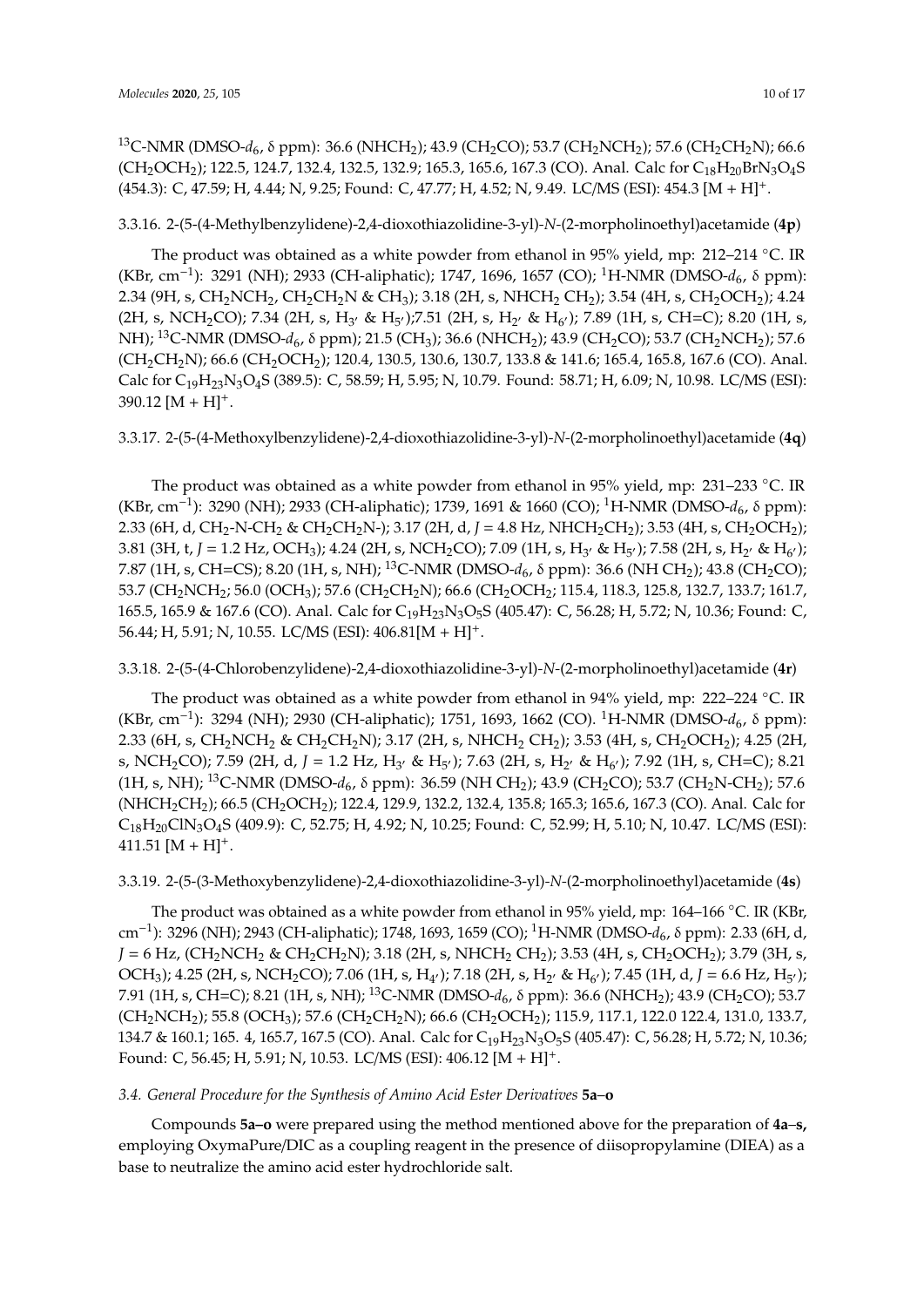# 3.4.1. 2-(5-Benzylidene-2,4-dioxothiazolidine-3-yl) acetyl)glycinate (**5a**)

The product was obtained as a white powder from ethanol in 97% yield, mp: 177–179 °C. IR (KBr, cm−<sup>1</sup> ): 3312 (NH); 1745, 1662, 1698, 1609 (CO); <sup>1</sup>H-NMR (DMSO-*d*6, δ ppm): 3.61 (3H, s, CH3); 3.87 (2H, s, NHCH<sub>2</sub>CO); 4.31 (2H, s, CH<sub>2</sub>CONH); 7.47-7.61 (5H, m, aromatic); 7.93 (1H, s, CH=C); 8.74 (1H, s, NH); <sup>13</sup>C-NMR (DMSO-d<sub>6</sub>, δ ppm): 41.1 (NHCH<sub>2</sub>COO); 43.7 (NCH<sub>2</sub>CO); 52.2 (COOCH<sub>3</sub>); 121.5, 129.8, 130.6, 131.2, 133.3, 133.8; 165.6, 166.1, 167.5, 170.4 (CO). Anal. Calc for C<sub>15</sub>H<sub>14</sub>N<sub>2</sub>O<sub>5</sub>S (334.35): C, 53.89; H, 4.22; N, 8.38; Found: C, 53.11; H, 4.40; N, 8.54. LC/MS (ESI): 335.67 [M + H]+.

# 3.4.2. Methyl-(2-(5-(4-chlorobenzylidene)-2,4-dioxothiazolidine-3-yl)acetyl)glycinate (**5b**)

The product was obtained as a white powder from ethanol in 96% yield, mp: 236–238 ◦C. IR (KBr, cm−<sup>1</sup> ): 3294 (NH); 1751, 1694, 1663, 1610 (CO). <sup>1</sup>H-NMR (DMSO-*d*6, δ ppm): 3.61 (3H, s, OCH3); 3.87 (2H, s, NHCH<sub>2</sub>COO); 4.31 (2H, s, NCH<sub>2</sub>CONH); 7.58 (2H, s, H<sub>2'</sub> & H<sub>6'</sub>); 7.63 (2H, s, H<sub>3'</sub> & H<sub>5'</sub>); 7.93 (1H, s, CH=CS); 8.74 (1H, s, NH); <sup>13</sup>C-NMR (DMSO-d<sub>6</sub>, δ ppm): 41.1 (NHCH<sub>2</sub>COO); 43.7 (CH<sub>2</sub>CONH); 52.2 (COOCH<sub>3</sub>); 122.3, 129.9, 132.2, 132.5, 135.8; 165.5, 166.1, 167.2, 170.3 (CO). Anal. Calc for C<sub>15</sub>H<sub>13</sub>Cl N2O5S (368.79): C, 48.85; H, 3.55; N, 7.60; Found: C, 48.01; H, 3.56; N, 7.82. LC/MS (ESI): 370.12  $[M + H]^{+}.$ 

# 3.4.3. Methyl-(2-(5-(4-bromobenzylidene)-2,4-dioxothiazolidine-3-yl) acetyl)glycinate (**5c**)

The product was obtained as a white powder from ethanol in 96% yield, mp: 239–241 °C. IR (KBr, cm−<sup>1</sup> ): 3294 (NH); 1751, 1693, 1664, 1607 (CO); <sup>1</sup>H-NMR (DMSO-*d*6, δ ppm): 3.60 (3H, s, OCH3); 3.87 (2H, s, NHCH<sub>2</sub>COO); 4.31 (2H, s, CH<sub>2</sub>CONH); 7.56 (2H, s, H<sub>2'</sub> & H<sub>5'</sub>); 7.72 (2H, s, H<sub>3'</sub> & H<sub>5'</sub>); 7.91 (1H, s, CH=CS); 8.74 (1H, s, NH). <sup>13</sup>C-NMR (DMSO-d<sub>6</sub>, δ ppm): 41.2 (NHCH<sub>2</sub>COO); 43.7 (CH<sub>2</sub>CONH); 52.2 (COOCH3); 122.4, 124.7, 132.4, 132.5, 132.6, 132.8; 165.5, 166.1, 167.2, 170.3 (CO). Anal. Calc for C15H13BrN2O5S (413.24): C, 43.60; H, 3.17; N, 6.78. Found: C, 43.81; H, 3.31; N, 6.91. LC/MS (ESI): 415.41  $[M + H]$ <sup>+</sup>.

# 3.4.4. Methyl-4-(2-(5-benzylidene-2,4-dioxothiazolidine-3-yl)acetamido)butanoate (**5d**)

The product was obtained as a white powder from ethanol in 98% yield, mp: 169–171 ◦C. IR (KBr, cm−<sup>1</sup> ): 3306 (NH); 1734, 1692, 1660 & 1607 (CO); <sup>1</sup>H-NMR (DMSO-*d*6, δ ppm): 1.62 (2H, m, CH<sub>2</sub>CH<sub>2</sub>CH<sub>2</sub>); 2.28 (2H, s, CH<sub>2</sub>CH<sub>2</sub>CO); 3.05 (2H, s, NHCH<sub>2</sub>); 3.55 (3H, s, OCH<sub>3</sub>); 4.22 (2H, s,  $\rm NCH_2CO$ ); 7.48–7.49 (3H, m, H<sub>3'</sub>, H<sub>4'</sub> & H<sub>5'</sub>); 7.61 (2H, s, H<sub>2'</sub> & H<sub>6'</sub>);7.93 (1H, s, CH=CS); 8.26 (1H, s, NH); <sup>13</sup>C-NMR (DMSO-*d*<sub>6</sub>, δ ppm): 24.8 (CH<sub>2</sub>CH<sub>2</sub>CH<sub>2</sub>); 31.0 (CH<sub>2</sub>CH<sub>2</sub>CO); 38.5 (NHCH<sub>2</sub>CH<sub>2</sub>); 43.9 (NCH2CO); 51.7 (COOCH3); 121.6, 129.8, 130.6, 131.2, 133.3, 133.7; 165.4, 165.7, 167.5, 173.5 (CO). Anal. Calc for C<sub>17</sub>H<sub>18</sub>N<sub>2</sub>O<sub>5</sub>S (362.40): C, 56.34; H, 5.01; N, 7.73; Found: C, 56.56; H, 5.19; N, 7.98. LC/MS  $(ESI): 363.41 [M + H]^{+}.$ 

# 3.4.5. Methyl-4-(2-(5-(4-chlorobenzylidene)-2,4-dioxothiazolidine-3-yl)acetamide)butanoate (**5e**)

The product was obtained as a white powder from ethanol in 97% yield, mp: 192–194 ◦C. IR (KBr, cm<sup>-1</sup>): 3304 (NH); 1743, 1692, 1662, 1609 (CO); <sup>1</sup>H-NMR (DMSO-d<sub>6</sub>, δ ppm): 1.62 (2H, s,  $CH_2CH_2CH_2$ ); 2.28 (2H, s,  $CH_2CH_2CO$ ); 3.05 (2H, s,  $NHCH_2CH_2$ ); 3.56 (3H, s, OCH<sub>3</sub>); 4.22 (2H, s, NCH<sub>2</sub>CO); 7.59 (2H, s, H<sub>3'</sub> & H<sub>5'</sub>); 7.64 (2H, s, H<sub>2'</sub> & H<sub>6'</sub>); 7.93 (1H, s, <u>CH</u>=CS); 8.25 (1H, s, NH); <sup>13</sup>C-NMR (DMSO-d<sub>6</sub>, δ ppm): δ 24.8 (CH<sub>2</sub>CH<sub>2</sub>CH<sub>2</sub>); 31.0 (CH<sub>2</sub>CH<sub>2</sub>CO); 38.5 (NHCH<sub>2</sub>CO); 44.0 (NCH2CO); 51.7 (COOCH3); 122.4, 129.9, 132.2, 132.4, 135.8; 165.3, 165.6, 167.3, 173.5 (CO). Anal. Calc for C17H17ClN2O5S (396.84): C, 51.45; H, 4.32; N, 7.06; Found: C, 51.61; H, 4.44; N, 7.28. LC/MS (ESI):  $398.12 [M + H]$ <sup>+</sup>.

3.4.6. Methyl-4-(2-(5-(4-bromobenzylidene)-2,4-dioxothiazolidine-3-yl)acetamido)butanoate (**5f**)

The product was obtained as a white powder from ethanol in 95% yield, mp: 191-193 °C. IR (KBr, cm<sup>-1</sup>): 3293 (NH); 1744, 1690, 1659, 1608 (CO); <sup>1</sup>H-NMR (DMSO-d<sub>6</sub>, δ ppm): 1.63 (2H, s,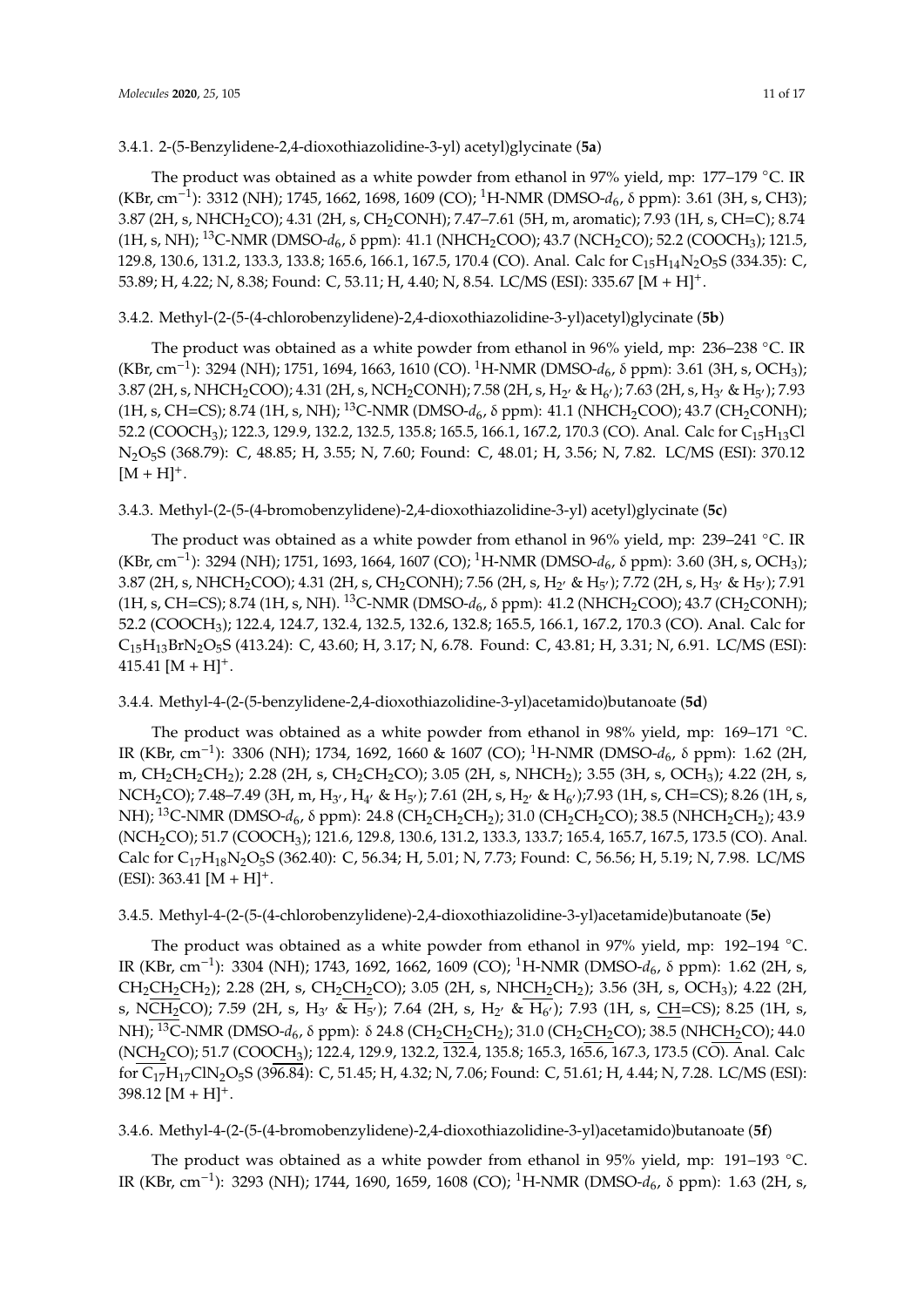$CH_2CH_2CH_2$ ); 2.28 (2H, s, CH<sub>2</sub>CH<sub>2</sub>CO); 3.06 (2H, s, NHCH<sub>2</sub>CH<sub>2</sub>); 3.55 (3H, s, OCH<sub>3</sub>); 4.22 (2H, s, NCH<sub>2</sub>CO); 7.54 (2H, d, J = 2.4 Hz, H<sub>2'</sub> & H<sub>6'</sub>); 7.70 (2H, s, H<sub>3'</sub> & H<sub>5'</sub>); 7.89 (1H, s, CH=CS); 8.27 (1H, s, NH); <sup>13</sup>C-NMR (DMSO-*d*<sub>6</sub>, δ ppm): 24.8 (CH<sub>2</sub>CH<sub>2</sub>CH<sub>2</sub>); 31.0 (CH<sub>2</sub>CH<sub>2</sub>CO); 38.5 (NHCH<sub>2</sub>CO); 43.9 (NCH<sub>2</sub>CO); 51.7 (COOCH<sub>3</sub>); 122.4, 124.7, 132.3, 132.5, 132.8; 165.3, 165.6, 167.3, 173.4 (CO). Anal. Calc for C17H17BrN2O5S (441.30): C, 46.27; H, 3.88; N, 6.35. Found: C, 46.44; H, 4.05; N, 6.58. LC/MS (ESI):  $442.52$  [M + H]<sup>+</sup>.

## 3.4.7. Methyl-2-(5-benzylidene-2,4-dioxothiazolidine-3-yl)acetyl)valinate (**5g**)

The product was obtained as a white powder from ethanol in 98% yield, mp: 186–188 ◦C. IR (KBr, cm−<sup>1</sup> ): 3300 (NH); 1749, 1697, 1662 (CO); <sup>1</sup>H-NMR (DMSO-*d*6, δ ppm): δ 0.84 (6H, s, 2 CH3); 2.00  $(1H, s, CH(CH<sub>3</sub>)<sub>2</sub>)$ ; 3.61 (3H, s, OCH<sub>3</sub>); 4.18 (1H, s, NHCHCO); 4.34 (2H, s, NCH<sub>2</sub>CO); 7.51–7.60 (5H, m, -Ph proton); 7.92 (1H, s, CH=CS); 8.64 (1H, s, NH); <sup>13</sup>C-NMR (DMSO- $d_6$ , δ ppm): δ 18.5, 19.3 (2CH<sub>3</sub>); 30.6 (CH (CH<sub>3</sub>)<sub>2</sub>); 43.6 (NCH<sub>2</sub>CO); 52.2 (COOCH<sub>3</sub>); 58.0 (CH CO); 121.4, 129.8,130.6, 131.2, 133.3, 133.8; 165.6, 165.8, 167.4, 172.1 (CO). Anal. Calc for C<sub>18</sub>H<sub>20</sub>N<sub>2</sub>O<sub>5</sub>S (376.43): C, 57.43; H, 5.36; N, 7.44; Found: C, 57.66; H, 5.51; N, 7.61. LC/MS (ESI): 377.92 [M + H]+.

## 3.4.8. Methyl-(2-(5-(4-chlorobenzylidene)-2,4-dioxothiazolidine-3-yl)acetyl)valinate (**5h**)

The product was obtained as a yellowish white powder from ethanol in 97% yield, mp: 193–195 °C. IR (KBr, cm−<sup>1</sup> ): 3278 (NH), 1745, 1688, 1658, 1606 (CO); <sup>1</sup>H-NMR (DMSO-*d*6, δ ppm): 0.84 (6H, s, 2CH3); 2.00 (1H, s, CH(CH<sub>3</sub>)<sub>2</sub>); 3.62 (3H, s, OCH<sub>3</sub>); 4.19 (1H, s, NHCHCO); 4.35 (2H, s, NCH<sub>2</sub>CO); 7.55 (2H, d, *J* = 9.6 Hz, H<sub>2</sub>, & H<sub>6</sub>, ); 7.61 (2H, s, H<sub>3</sub>, & H<sub>5</sub>, ); 7.91 (1H, s, CH=CS); 8.65 (1H, s, NH); <sup>13</sup>C-NMR (DMSO-d<sub>6</sub>, δ ppm): 18.5, 19.3 (2CH<sub>3</sub>); 30.6 (CH (CH<sub>3</sub>)<sub>2</sub>); 43.6 (NCH<sub>2</sub>CO); 52.2 (COOCH<sub>3</sub>); 57.9 (CH CO); 121.2, 129.9, 132.2, 132.5, 135.8; 165.5, 165.8, 167.1, 172.1 (CO). Anal. Calc for  $C_{18}H_{19}CIN_2O_5S$ (410.87): C, 52.62; H, 4.66; N, 6.82; Found: C, 52.81; H, 4.72; N, 6.63. LC/MS (ESI): 412.33 [M + H]+.

## 3.4.9. Methyl-2-(5-(4-bromobenzylidene)-2,4-dioxothiazolidine-3-yl)acetyl)valinate (**5i**)

The product was obtained as a yellowish white powder from ethylacetate-ethanol (2:1) in 96% yield, mp: 222–224 ◦C. IR (KBr, cm−<sup>1</sup> ): 3280 (NH), 1744, 1688, 1658, 1606 (CO); <sup>1</sup>H-NMR (DMSO-*d*6, δ ppm): 0.84 (6H, d, 2CH<sub>3</sub>); 2.01 (1H, d, CH(CH<sub>3</sub>)<sub>2</sub>); 3.62 (3H, s, OCH<sub>3</sub>); 4.19 (1H, s, CHCO); 4.35 (2H, s, NCH<sub>2</sub>CO); 7.53 (2H, s, H<sub>2'</sub> & H<sub>6'</sub>); 7.70 (2H, s, H<sub>3'</sub> & H<sub>5'</sub>); 7.89 (1H, s, CH=CS); 8.65 (1H, s, NH); <sup>13</sup>C-NMR (DMSO-*d*<sub>6</sub>, δ ppm): 18.5, 19.3 (2CH<sub>3</sub>); 30.6 (CH (CH<sub>3</sub>)<sub>2</sub>); 43.6 (-NCH<sub>2</sub>CO); 52.2 (COOCH<sub>3</sub>); 57.9 (CHCO); 122.3, 124.7, 132.3, 132.5, 132.6, 132.8; 165.5, 165.8, 167.1, 172.2 (CO). Anal. Calc for C18H19BrN2O5S (455.32): C, 47.48; H, 4.21; N, 6.15; Found: C, 47.67; H, 4.39; N, 6.31. LC/MS (ESI):  $456.43 \text{ [M + H]}^+$ .

## 3.4.10. Methyl-2-(5-benzylidene-2,4-dioxothiazolidine-3-yl)acetyl)alaninate (**5j**)

The product was obtained as a white powder from ethanol and 2 drops dimethylformamide in 97% yield, mp: 202–204 ◦C. IR (KBr, cm−<sup>1</sup> ): 3304 (NH); 1743, 1691, 1663, 1607 (CO); <sup>1</sup>H-NMR (DMSO-*d*6, δ ppm): 1.26 (3H, s, CH3); 3.59 (3H, s, OCH3); 4.27, 4.28 (3H, d, NCH2COCHCOO); 7.47–7.61 (5H, m, -Ph proton); 7.93 (1H, s, CH=CS); 8.74 (1H, s, NH); <sup>13</sup>C-NMR (DMSO- $d_6$ , δ ppm): δ 17.5 (CH<sub>3</sub>); 43.6 (NCH2CO); 48.2 (NHCHCO); 52.4 (COOCH3); 121.5, 129.8, 130.6, 131.2, 133.3, 133.8; 165.4, 165.6, 167.4, 173.1 (CO). Anal. Calc for C<sub>16</sub>H<sub>16</sub>N<sub>2</sub>O<sub>5</sub>S (348.37): C, 55.16; H, 4.63; N, 8.04; Found: C, 55.33; H, 4.78; N, 8.24. LC/MS (ESI): 349.56  $[M + H]$ <sup>+</sup>.

3.4.11. Methyl-2-(5-(4-chlorobenzylidene)-2,4-dioxothiazolidine-3-yl)acetyl)alaninate (**5k**)

The product was obtained as a yellowish white powder from ethylacetate-ethanol (2:1) in 95% yield, mp: 233–235 ◦C. IR (KBr, cm−<sup>1</sup> ): 3295 (NH); 1748, 1693, 1660, 1608 (CO); <sup>1</sup>H-NMR (DMSO-*d*6, δ ppm): δ 1.25 (3H, s, CH<sub>3</sub>); 3.59 (3H, s, OCH<sub>3</sub>); 4.27, 4.28 (3H, d, NCH<sub>2</sub>COCHCOO); 7.58 (2H, s, H<sub>2′</sub> & H<sub>6'</sub>); 7.62 (2H, s, H<sub>3'</sub> & H<sub>5'</sub>); 7.92 (1H, s, CH=CS); 8.74 (1H, s, NH); <sup>13</sup>C-NMR DMSO-d<sub>6</sub>, δ ppm): δ 17.5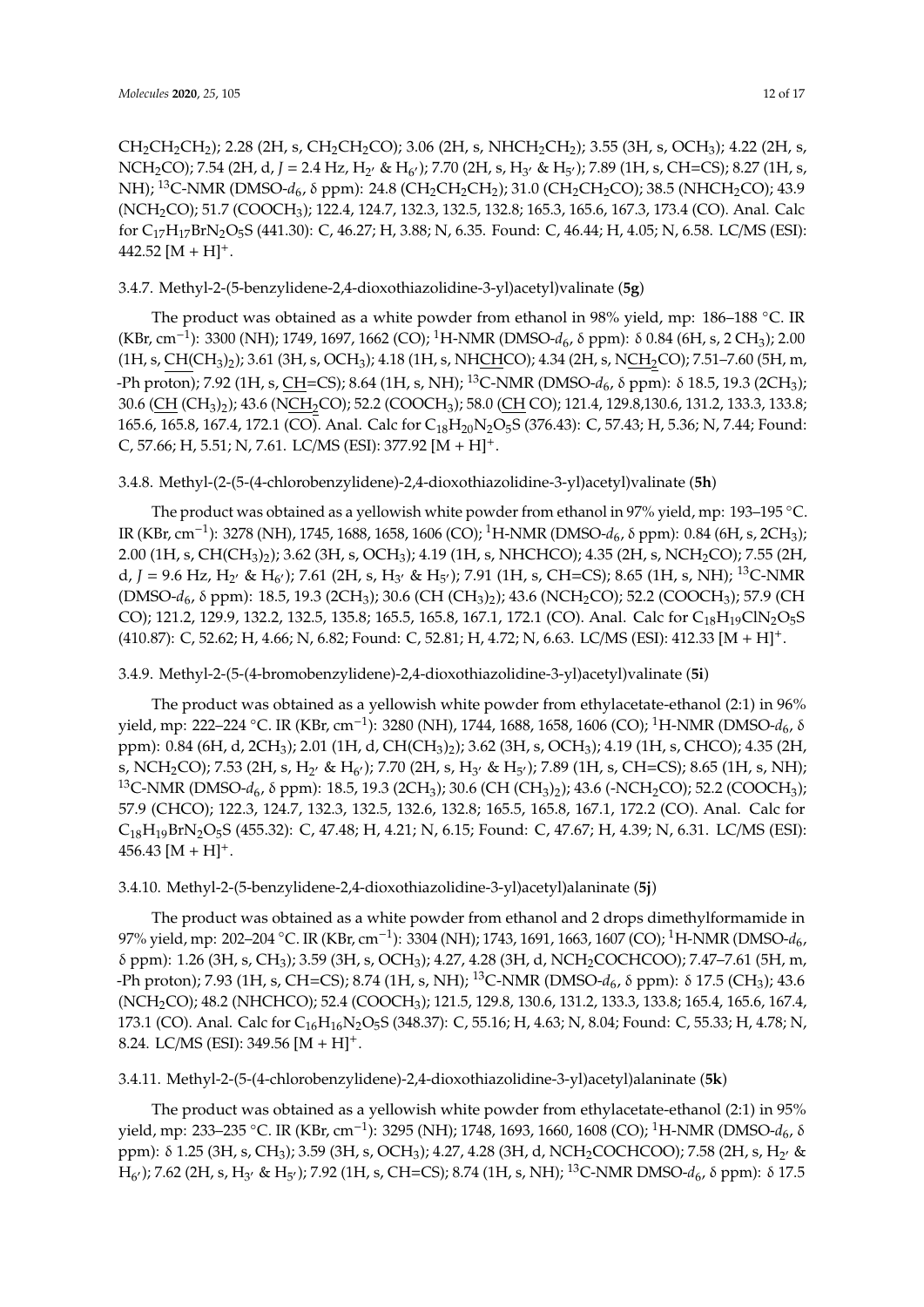(CH<sub>3</sub>); 43.6 (NCH<sub>2</sub>CO); 48.2 (NHCHCOO); 52.4 (COOCH<sub>3</sub>); 122.2, 129.9, 132.2, 132.5, 135.8 (C-sp<sup>2</sup>); 165.3, 165.5, 167.2, 173.1 (CO). Anal. Calc for C<sub>16</sub>H<sub>15</sub>ClN<sub>2</sub>O<sub>5</sub>S (382.82): C, 50.20; H, 3.95; N, 7.32; Found: C, 50.41; H, 4.12; N, 7.51. LC/MS (ESI):  $384.22[M + H]$ <sup>+</sup>.

## 3.4.12. Methyl-2-(5-(4-bromobenzylidene)-2,4-dioxothiazolidine-3-yl) acetyl)alaninate (**5l**)

The product was obtained as a white powder from ethylacetate-ethanol (2:1) in 94% yield, mp: 220–222 ◦C. IR (KBr, cm−<sup>1</sup> ): 3300 (NH); 1745, 1692, 1661, 1606 (CO); <sup>1</sup>H-NMR (DMSO-*d*6, δ ppm): 1.26 (3H, s, CH<sub>3</sub>); 3.60 (3H, s, OCH<sub>3</sub>); 4.28 (3H, s, NCH<sub>2</sub>COCHCOO); 7.55 (2H, s, H<sub>2</sub><sup>,</sup> & H<sub>6</sub><sup>,</sup>); 7.71 (2H, s, H<sub>3</sub><sup>,</sup> & H<sub>5</sub><sup>,</sup>); 7.90 (1H, s, CH=CS); 8.74 (1H, s, NH); <sup>13</sup>C-NMR (DMSO-d<sub>6</sub>, δ ppm): δ 17.5 (CH<sub>3</sub>); 43.6 (-NCH2CO); 48.2 (NHCH-CO); 52.4 (COOCH3); 122.3, 124.7, 132.4, 132.5, 132.6, 132.8 (C-sp<sup>2</sup> ); 165.3, 165.5, 167.1, 173.1 (CO). Anal. Calc for C<sub>16</sub>H<sub>15</sub>BrN<sub>2</sub>O<sub>5</sub>S (427.27): C, 44.98; H, 3.54; N, 6.56. Found: C, 45.12; H, 3.66; N, 6.73. LC/MS (ESI): 42,854 [M + H]+.

## 3.4.13. Methyl-(2-(5-benzylidene-2,4-dioxothiazolidine-3-yl) acetyl)phenylalaninate (**5m**)

The product was obtained as a white powder from ethanol in 96% yield, mp: 164–166 °C. IR (KBr, cm−<sup>1</sup> ): 3329 (NH); 1740, 1693, 1662 & 1609 (CO); <sup>1</sup>H-NMR (DMSO-*d*6, δ ppm): 2.92 (2H, t, CH2ph); 3.31 (3H, s, COOCH3); 4.26 (2H, s, NCH2CONH); 4.32 (1H, s, NHCHCOO), 7.19–7.61 (10H, m, 2 -Ph proton); 7.93 (1H, s, CH=CS); 8.68 (1H, s, NH); <sup>13</sup>C-NMR (DMSO-d<sub>6</sub>, δ ppm): δ 37.3 (CH<sub>2</sub>ph); 43.6 (CH<sub>2</sub>CONH); 54.9 (COOCH<sub>3</sub>); 81.4 (CHCOOCH<sub>3</sub>), 121.5, 127.0, 128.6, 129.7, 129.8, 130.6, 131.2, 133.3, 133.8, 137.3; 165.4, 165.6, 167.4, 170.5 (CO). Anal. Calc for C<sub>22</sub>H<sub>20</sub>N<sub>2</sub>O<sub>5</sub>S (424.47): C, 62.25; H, 4.75; N, 6.60; Found: C, 62.41; H, 4.87; N, 6.80. LC/MS (ESI): 425.82  $[M + H]^{+}$ .

## 3.4.14. Methyl-2-(5-(4-chlorobenzylidene)-2,4-dioxothiazolidine-3yl)acetyl)phenylalaninate (**5n**)

The product was obtained as a white powder from ethanol and 2 drops dimethylformamide 94% yield, mp: 164–166 ◦C. IR (KBr, cm−<sup>1</sup> ): 3341 (NH); 1741, 1685, 1607 (CO); <sup>1</sup>H-NMR (DMSO-*d*6, δ ppm): 2.91 (2H, t, -CH2ph); 3.32 (3H, s, COOCH3); 4.26 (2H, s, CH2CONH), 4.32 (1H, d, *J* = 4.2 Hz, NHCHCOOCH<sub>3</sub>), 7.19–7.25 (5H, m, -Ph proton); 7.58 (2H, s, H<sub>2'</sub> & H<sub>6'</sub>); 7.63 (2H, s, H<sub>3'</sub> & H<sub>5'</sub>); 7.93 (1H, s, CH=CS); 8.68 (1H, s, NH); <sup>13</sup>C-NMR (DMSO- $d_6$ , δ ppm): 37.3 (CH<sub>2</sub>ph); 43.7 (CH<sub>2</sub>CONH); 54.9 (COOCH3); 81.4 (CHCOOCH3); 122.3, 127.0, 128.6, 129.7, 129.9, 132.2, 132.5, 135.8, 137.3; 165.4, 165.5, 167.1, 170.5 (CO). Anal. Calc for C<sub>22</sub>H<sub>19</sub>ClN<sub>2</sub>O<sub>5</sub>S (458.91): C, 57.58; H, 4.17; N, 6.10; Found: C, 57.77; H, 4.32; N, 6.29. LC/MS (ESI): 410.10  $[M + H]$ <sup>+</sup>.

## 3.4.15. Methyl-(2-(5-(4-bromobenzylidene)-2,4-dioxothiazolidine-3-yl)acetyl)phenylalaninate (**5o**)

The product was obtained as a white powder from ethanol in 94% yield, mp: 161–163 °C. IR (KBr, cm−<sup>1</sup> ): 3341 (NH); 1741, 1683, 1606 (CO); <sup>1</sup>H-NMR (DMSO-*d*6, δ ppm): 2.91 (2 H, t, CH2ph); 3.31 (3H, s, COOCH<sub>3</sub>); 4.26 (2H, s, CH<sub>2</sub>CONH); 4.32 (1H, d, *J* = 4.2 Hz, NHCHCOOCH<sub>3</sub>), 7.19–7.25 (5H, m, -Ph proton); 7.55 (2H, s, H<sub>2'</sub> & H<sub>6'</sub>); 7.71 (2H, s, H<sub>3'</sub> & H<sub>5'</sub>); 7.91 (1H, s, CH=CS); 8.69 (1H, s, NH). <sup>13</sup>C-NMR (DMSO-*d*<sub>6</sub>, δ ppm): 37.3 (CH<sub>2</sub>ph); 43.7 (CH<sub>2</sub>CONH); 54.9 (COOCH<sub>3</sub>); 81.3 (CHCOOCH<sub>3</sub>), 122.4, 124.7, 127.0, 128.6, 129.7, 132.2, 132.4, 132.5, 132.6, 132.8, 137.3; 165.4, 165.5, 167.1, 170.5 (CO). Anal. Calc for C<sub>22</sub>H<sub>19</sub>BrN<sub>2</sub>O<sub>5</sub>S (503.37): C, 52.49; H, 3.80; N, 5.57; Found: C, 52.64; H, 4.01; N, 5.71. LC/MS (ESI): 503.54  $[M + H]$ <sup>+</sup>.

## *3.5. Antimicrobial Activity*

#### 3.5.1. Microbial Preparation

All tested organisms were pre-cultured on Nutrient agar plates (Oxoid, Lenexa, KS, USA) incubated at 37 ◦C for 18–24 h, and microbial suspensions of each of the pure isolates, following pre culture, were prepared in nutrient broth tubes with 0.5 McFarland turbidity needed for the in vivo antimicrobial test. We tested two gram-positive bacteria, namely *Staphylococcus aureus* ATCC 29213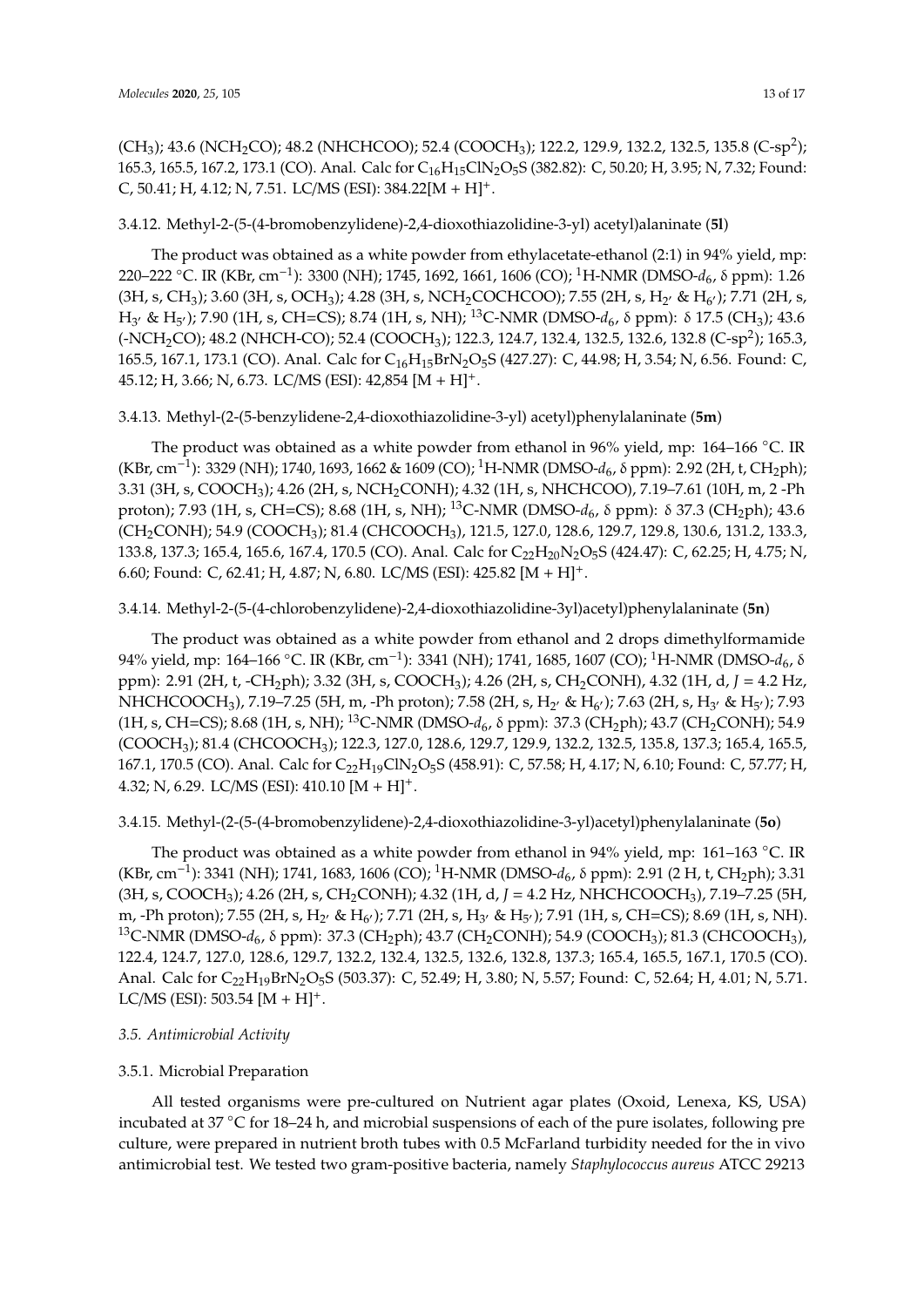and *Bacillus subtilis* ATCC 10400, two-gram negative bacteria, namely *Escherichia coli* ATCC 25922 and *Pseudomonas aeruginosa* ATCC 27853, and one fungal isolate, *Candida albicans* ATCC 10231.

#### 3.5.2. Well Diffusion Technique

Before applying the in vivo antimicrobial test, 20 mg of each chemical compound was dissolved in 1 mL DMSO and mixed thoroughly to form a solution. Mueller Hinton plates were prepared for the sensitivity test. Next, each microbial suspension was spread on the surface of the plates using a sterile cotton swab. Equidistant holes with a diameter of 6 mm were then made using a sterile cork borer. One hundred µL of each chemical compound was added to the corresponding well. Plates were incubated at 37 ◦C for 18–24 h. Antimicrobial activity was determined by measuring the inhibition zone around each well in mm. Inhibition zones above 8 mm in diameter indicated susceptibility of the micro-organism to the specific compound used. Data were compared to the positive control standard impenem 10 µg antibiotic discs, sulfamethoxazole trimethoprim for the bacterial isolates, and fluconazole for the *Candida* isolate. Tests were repeated three times and the average of the inhibition zone was recorded (Table [1\)](#page-3-0).

#### **4. Conclusions**

Novel thiazolidine-2,4-diones carboxamide and amino acid derivatives were synthesized in excellent yield and purity using OxymaPure/DIC coupling methodology and were characterized by IR, NMR  $(^1H$  and  $^{13}C$ ), elemental analysis, and LC-MS. The presence of the OxymaPure as additive during the coupling facilitates this reaction, which is not straightforward due to the poor reactivity of the carboxylic moiety.

Interestingly, some compounds from the three series showed weak activity against *E. coli*, while most of the prepared compounds showed weak to moderate activity against gram-negative bacteria *P. aeruginosa* and antifungal activity against *C. albicans.* On the other hand, none of the prepared compounds showed any any antimicrobial activity against Gram-positive bacteria (*S. aureus* and *B. subtilis*) except compound **3g** that gave good activity against *S. aureus*. These results are of special relevance because to the lack of new antibiotic drugs against Gram-negative resistant strains.

Finally, the type of substituent at the thiazolidine ring and at carboxylic moiety (carboxamide or amino acid ester derivatives) has a great impact on the antimicrobial activity of the compound. Based on these results, the preparation of a new series of compounds with different thiazolidine derivatives are currently carrying out in our laboratories with the objective of finding compounds with better antimicrobial activity against Gram-negative bacteria.

**Supplementary Materials:** The following are available online, Figures S1–S37 represent the NMR  $(^1H$  and  $^{13}C$ ) spectra for the prepared compounds.

**Author Contributions:** Chemistry part was carried out by R.A.A. and the series were designed and supervised by A.E.-F., Z.A., B.G.d.l.T., and F.A. the antimicrobial part was carried by S.I.B. all authors were contributed in the explanation of the results. The first draft of the manuscript was prepared by R.A.A., Z.A., and S.I.B. and all authors were contributed in the final version. All authors have read and agreed to the published version of the manuscript.

**Funding:** This research received no external funding.

**Acknowledgments:** This work was funded in part by the following: the International Scientific Partnership Program ISPP at King Saud University (ISPP# 0061) (Saudi Arabia); National Research Foundation (NRF) and the University of KwaZulu-Natal (South Africa); MINECO, (RTI2018-093831-B-100), and the Generalitat de Catalunya (2017 SGR 1439) (Spain).

**Conflicts of Interest:** The authors declare no conflict of interest.

#### **References**

<span id="page-13-0"></span>1. Asati, V.; Mahapatra, D.K.; Bharti, S.K. Thiazolidine-2,4-diones as multi-targeted scaffold in medicinal chemistry: Potential anticancer agents. *Eur. J. Med. Chem.* **2014**, *87*, 814–833. [\[CrossRef\]](http://dx.doi.org/10.1016/j.ejmech.2014.10.025) [\[PubMed\]](http://www.ncbi.nlm.nih.gov/pubmed/25440883)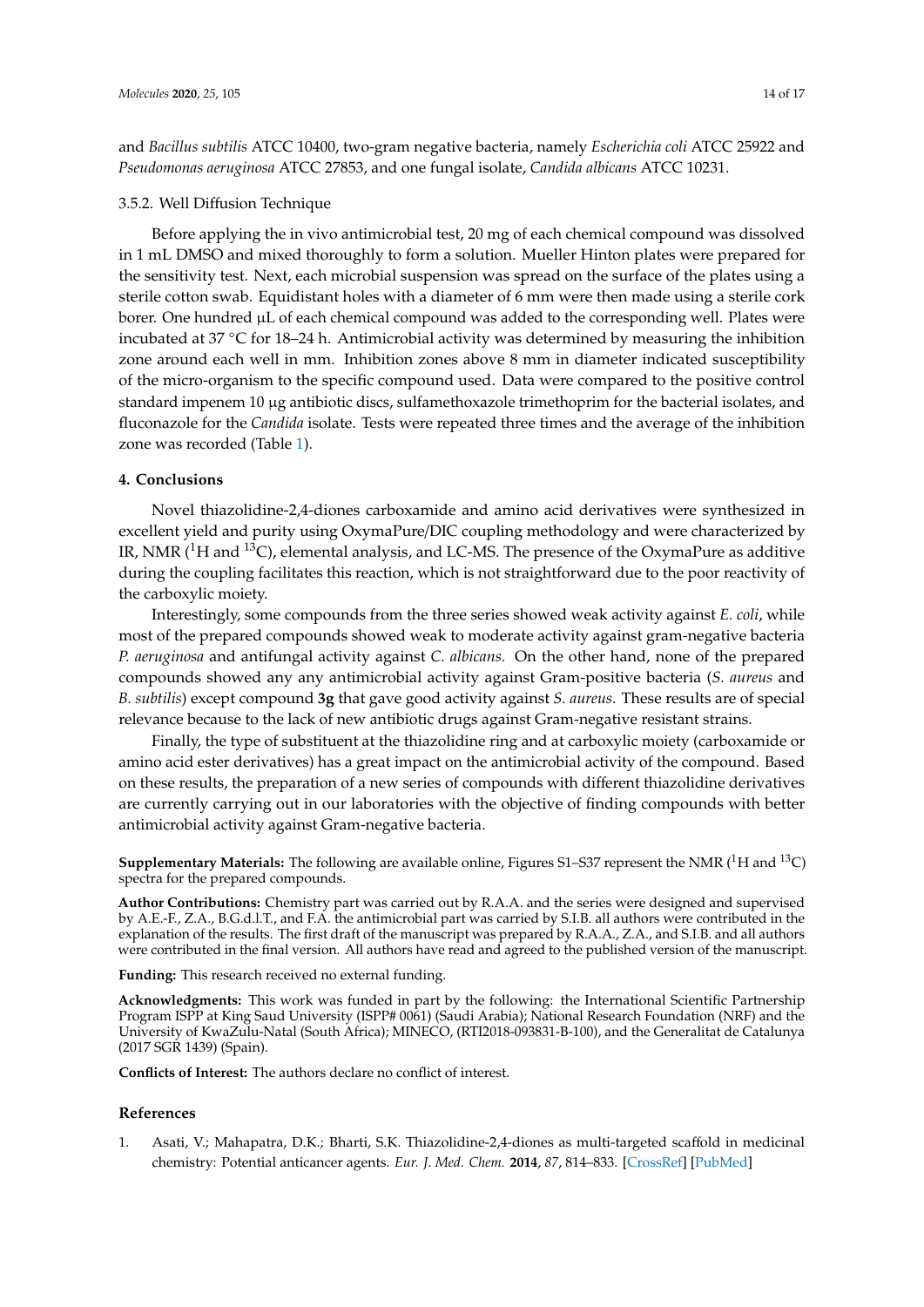- 2. Chadha, N.; Bahia, M.S.; Kaur, M.; Silakari, O. Thiazolidine-2,4-dione derivatives: Programmed chemical weapons for key protein targets of various pathological conditions. *Bioorg. Med. Chem.* **2015**, *23*, 2953–2974. [\[CrossRef\]](http://dx.doi.org/10.1016/j.bmc.2015.03.071) [\[PubMed\]](http://www.ncbi.nlm.nih.gov/pubmed/25890697)
- 3. Jain, V.S.; Vora, D.K.; Ramaa, C.S. Thiazolidine-2,4-diones: Progress towards multifarious applications. *Bioorg. Med. Chem.* **2013**, *21*, 1599–1620. [\[CrossRef\]](http://dx.doi.org/10.1016/j.bmc.2013.01.029) [\[PubMed\]](http://www.ncbi.nlm.nih.gov/pubmed/23419324)
- 4. Ayhan-Kilcigil, G.; Altanlar, N. Synthesis of 3-substituted phenacyl-5-[2-phenyl-4*H*-4-oxo-1-benzopyran-6-yl) methylenyl]-thiazolidine-2,4-diones and evaluation of their antimicrobial activity. *Arzneim. Forsch. Drug Res.* **2000**, *50*, 154. [\[CrossRef\]](http://dx.doi.org/10.1002/chin.200022115)
- 5. Tuncbilek, M.; Altanlar, N. Synthesis of new 3-(pubstituted phenacyl)-5-[3'-(4H-4-oxo-1-benzopyran-2-yl)benzylidene]-2,4-thiazolidinediones and their antimicrobial activity. *Arch. Pharm. Chem. Life Sci.* **2006**, *339*, 213–216. [\[CrossRef\]](http://dx.doi.org/10.1002/ardp.200500180) [\[PubMed\]](http://www.ncbi.nlm.nih.gov/pubmed/16572478)
- <span id="page-14-0"></span>6. Bozdağ-Dundar, O.; Ozen, O.; Arzu, M.; Nurten, A.; Onur, A.; Engin, K.; Rahmiye, E. Synthesis and antimicrobial activity of some new thiazolyl thiazolidine-2,4-dione derivatives. *Bioorg. Med. Chem.* **2007**, *15*, 6012–6017. [\[CrossRef\]](http://dx.doi.org/10.1016/j.bmc.2007.06.049) [\[PubMed\]](http://www.ncbi.nlm.nih.gov/pubmed/17618124)
- <span id="page-14-1"></span>7. Alegaon, S.G.; Alagawadi, K.R.; Pawar, S.M.; Vinod, D.; Rajput, U. Synthesis, characterization, and biological evaluation of thiazolidine-2,4-dione derivatives. *Med. Chem. Res.* **2014**, *23*, 987–994. [\[CrossRef\]](http://dx.doi.org/10.1007/s00044-013-0705-2)
- 8. Khan, F.A.K.; Patil, R.H.; Shinde, D.B.; Sangshett, J.N. Design and synthesis of 4 0 -((5-benzylidene-2,4-dioxothiazolidin-3-yl)methyl)biphenyl-2-carbonitrile analogs as bacterial Peptide deformylase inhibitors. *Chem. Biol. Drug. Des.* **2016**, *88*, 938–944. [\[CrossRef\]](http://dx.doi.org/10.1111/cbdd.12817)
- 9. Trotsko, N.; Kosikowska, U.; Paneth, A.; Plech, T.; Malm, A.; Wujec, M. Synthesis and antibacterial activity of New Thiazolidine-2,4-dione-based chlorophenylthiosemi carbazone hybrids. *Molecules* **2018**, *23*, 1023. [\[CrossRef\]](http://dx.doi.org/10.3390/molecules23051023)
- 10. Moorthy, P.; Ekambaram, S.P.; Perumal, S.S. Synthesis, characterization and antimicrobial evaluation of imidazolylthiazolidinedione derivatives. *Arabian J. Chem.* **2014**, *8*, 1–7.
- 11. Alagawadi, K.R.; Alegaon, S.G. Synthesis, characterization and antimicrobial activity evaluation of new 2,4-Thiazolidinediones bearing Imidazo [2, 1-b] [1, 3, 4] thiadiazole moiety. *Arabian J. Chem.* **2011**, *4*, 465–472. [\[CrossRef\]](http://dx.doi.org/10.1016/j.arabjc.2010.07.012)
- <span id="page-14-2"></span>12. Aneja, D.K.; Lohan, P.; Arora, S.; Sharma, C.; Aneja, K.R.; Prakash, O. Synthesis of new pyrazolyl-2,4-thiazolidinediones as antibacterial and antifungal agents. *Org. Med. Chem. Lett.* **2011**, *1*, 1–15. [\[CrossRef\]](http://dx.doi.org/10.1186/2191-2858-1-15) [\[PubMed\]](http://www.ncbi.nlm.nih.gov/pubmed/22373217)
- <span id="page-14-3"></span>13. Mori, M.; Takagi, M.; Noritake, C.; Kagabu, S. 2,4-Dioxo-1,3-thiazolidine derivatives as a lead for new fungicides. *J. Pestic. Sci.* **2008**, *33*, 357–363. [\[CrossRef\]](http://dx.doi.org/10.1584/jpestics.G08-15)
- 14. Barros, C.D.; Amato, A.A.; de Oliveira, T.B.; Iannini, K.B.R.; da Silva, A.L.; da Silva, T.G.; Leite, E.S.; Hernandes, M.Z.; de Lima, M.D.A.; Galdino, S.L.; et al. Synthesis and anti-inflammatory activity of new arylidene-thiazolidine-2,4-diones as PPARγ ligands. *Bioorg. Med. Chem.* **2010**, *18*, 3805–3811. [\[CrossRef\]](http://dx.doi.org/10.1016/j.bmc.2010.04.045)
- <span id="page-14-8"></span>15. Maccari, R.; Vitale, R.M.; Ottanà, R.; Rocchiccioli, M.; Marrazzo, A.; Cardile, V.; Graziano, A.C.E.; Amodeo, P.; Mura, U.; Corso, A.D. Structure-activity relationships and molecular modelling of new 5-arylidene-4-thiazolidinone derivatives as aldose reductase inhibitors and potential anti-inflammatory agents. *Eur. J. Med. Chem.* **2014**, *81*, 1–14. [\[CrossRef\]](http://dx.doi.org/10.1016/j.ejmech.2014.05.003)
- <span id="page-14-4"></span>16. Youssef, M.; White, M.S.; Villanueva, E.B.; El-Ashmawy, I.M.; Klegeris, A. Synthesis and biological evaluation of novel pyrazolyl-2,4-thiazolidinediones as anti-inflammatory and neuroprotective agents. *Bioorg. Med. Chem.* **2010**, *18*, 2019–2028. [\[CrossRef\]](http://dx.doi.org/10.1016/j.bmc.2010.01.021)
- <span id="page-14-5"></span>17. Ottanà, R.; Maccari, R.; Giglio, M.; Del Corso, A.; Cappiello, M.; Mura, U.; Cosconati, S.; Marinelli, L.; Novellino, E.; Sartini, S.; et al. Identification of 5-arylidene-4-thiazolidinone derivatives endowed with dual activity as aldose reductase inhibitors and antioxidant agents for the treatment of diabetic complications. *Eur. J. Med. Chem.* **2011**, *46*, 2797–2806. [\[CrossRef\]](http://dx.doi.org/10.1016/j.ejmech.2011.03.068)
- <span id="page-14-6"></span>18. Pandey, J.; Ali, A.; Gupta, A.K. Synthesis and evaluation of some new 2-(5-(4-benzamidobenzylidene)- 2,4-dioxothiazolidin-3-yl) acetic acid analogs as aldose reductase inhibitors. *Asian J. Pharm. Clin. Res.* **2017**, *10*, 62–66.
- <span id="page-14-7"></span>19. Kumar, K.S.; Reddy, B.M.; Babu, V.H. Synthesis of some novel 2,4-thiazolidinedione incorporated pyrazole derivatives as anti-cancer agent. *Int. J. Pharm. Pharm. Sci.* **2014**, *6*, 831–834.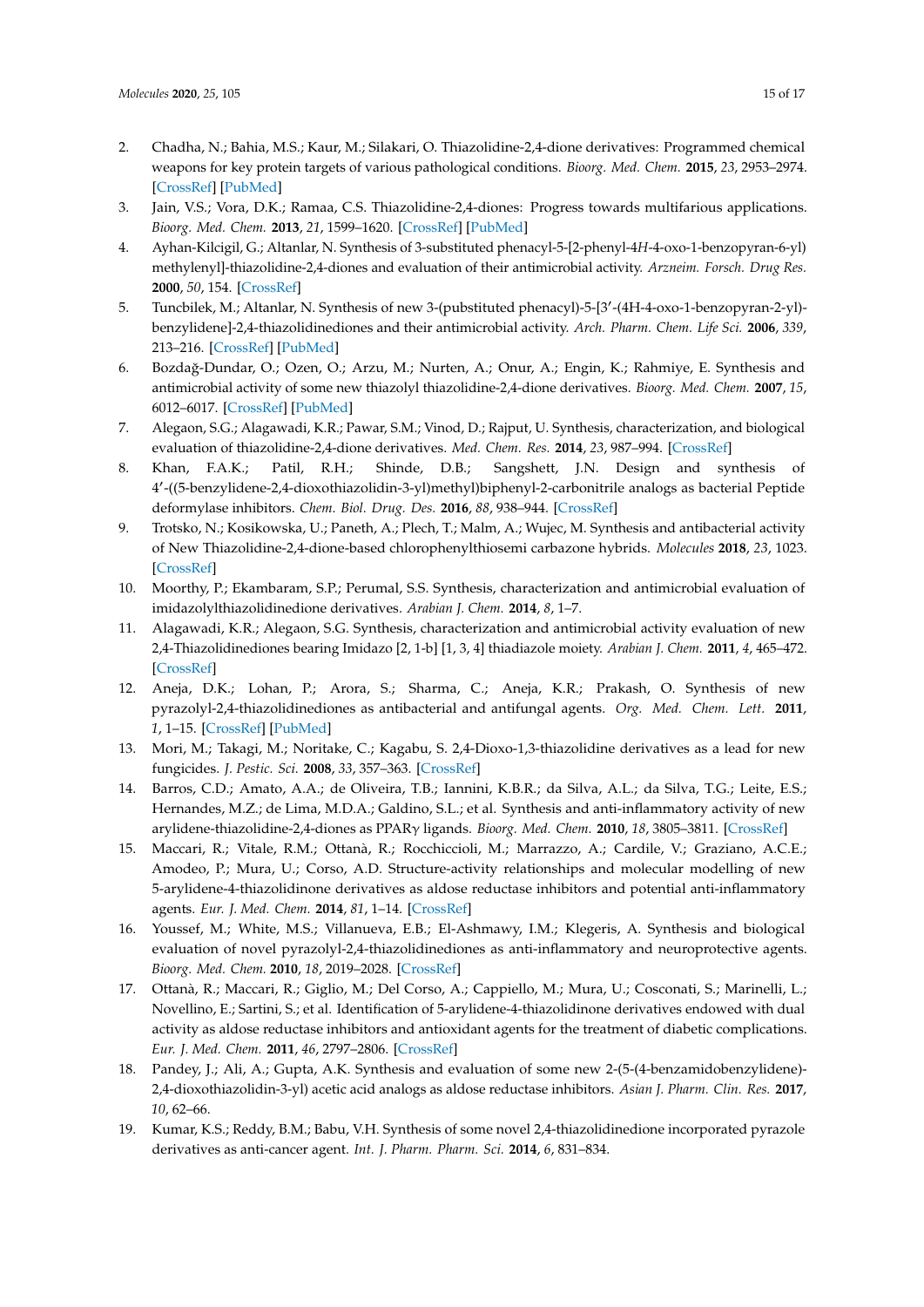- 20. Trotsko, N.; Przekora, A.; Zalewska, J.; Ginalska, G.; Paneth, A.; Wujec, M. Synthesis and in vitro antiproliferative and antibacterial activity of new thiazolidine-2,4-dione derivatives. *J. Enzyme. Inhib. Med. Chem.* **2017**, *33*, 17–24. [\[CrossRef\]](http://dx.doi.org/10.1080/14756366.2017.1387543)
- 21. Ozen, C.; C-Unlusoy, M.; Aliary, N.; Ozturk, M.; B-Dundar, O. Thiazolidinedione or Rhodanine: A study on synthesis and anti-cancer activity comparison of novel thiazole derivatives. *J. Pharm. Sci.* **2017**, *20*, 415–427. [\[CrossRef\]](http://dx.doi.org/10.18433/J38P9R) [\[PubMed\]](http://www.ncbi.nlm.nih.gov/pubmed/29197428)
- 22. Asati, V.; Bharti, S.K. Design, synthesis and molecular modeling studies of novel thiazolidine-2,4-dione derivatives as potential anti-cancer agents. *J. Mol. Structure.* **2018**, *1154*, 406–417. [\[CrossRef\]](http://dx.doi.org/10.1016/j.molstruc.2017.10.077)
- 23. Pavase1, L.S.; Mane, D.V. Synthesis and anticancer studies of 1-4-(2,4-Dioxo-thiazolidin-5-ylidenemethyl) benzenesulfonyl]-pyrrolidine-2-carboxylic acid derivatives. *Chem. Biol. Inter.* **2017**, *7*, 183–194.
- 24. Liu, K.; Rao, W.; Parikh, H.; Li, Q.; Guo, T.; Grant, S.; Kellogg, G.; Zhang, S. 3,5-Disubstituted-thiazolidine-2,4-dione analogs as anticancer agents: Design, synthesis and biological characterization. *Eur. J. Med. Chem.* **2012**, *47*, 125–137. [\[CrossRef\]](http://dx.doi.org/10.1016/j.ejmech.2011.10.031) [\[PubMed\]](http://www.ncbi.nlm.nih.gov/pubmed/22074985)
- <span id="page-15-0"></span>25. Sharma, P.; Reddy, T.S.; Kumar, N.P.; Senwar, K.R.; Bhargava, S.K.; Shankaraiah, N. Conventional and microwave-assisted synthesis of new 1*H*-benzimidazole-thiazolidinedione derivatives: A potential anticancer scaffold. *Eur. J. Med. Chem.* **2017**, *138*, 234–245. [\[CrossRef\]](http://dx.doi.org/10.1016/j.ejmech.2017.06.035)
- <span id="page-15-1"></span>26. Sharma, R.K.; Younis, Y.; Mugumbate, G.; Njoroge, M.; Gut, J.; Rosenthal, P.J.; Chibale, K. Synthesis and structure reactivity-relationship studies of thiazolidinediones as antiplasmodial inhibitors of the Plasmodium falciparum cysteine protease falcipain-2. *Eur. J. Med. Chem.* **2015**, *90*, 507–518. [\[CrossRef\]](http://dx.doi.org/10.1016/j.ejmech.2014.11.061)
- <span id="page-15-2"></span>27. Datar, P.A.; Aher, S.B. Design and synthesis of novel thiazolidine-2,4-diones as hypoglycemic agents. *J. Saudi Chem. Soc.* **2016**, *20*, 196–201. [\[CrossRef\]](http://dx.doi.org/10.1016/j.jscs.2012.10.010)
- 28. Shrivastava, S.K.; Batham, A.; Sinha, S.K.; Parida, T.K.; Garabadu, D.; Choubey, P.K. Design, synthesis and evaluation of novel thiazolidinedione derivatives as anti-hyperglycemic and anti-hyperlipidemic agents. *Med. Chem. Res.* **2016**, *25*, 2258–2266. [\[CrossRef\]](http://dx.doi.org/10.1007/s00044-016-1675-y)
- 29. Naim, M.J.; Alam, M.J.; Nawaz, F.; Naidu, V.G.M.; Aaghaz, S.; Sahu, M.; Siddiqui, N.; Alam, O. Synthesis, molecular docking and anti-diabetic evaluation of 2,4-thiazolidinedione based amide derivatives. *Bioorg. Chem.* **2017**, *73*, 24–36. [\[CrossRef\]](http://dx.doi.org/10.1016/j.bioorg.2017.05.007)
- 30. Bhat, B.A.; Ponnala, S.; Sahu, D.P.; Tiwari, P.; Tripathi, B.K.; Srivastava, A.K. Synthesis and anti-hyperglycemic activity profiles of novel thiazolidinedione derivatives. *Bioorg. Med. Chem.* **2004**, *12*, 5857–5864. [\[CrossRef\]](http://dx.doi.org/10.1016/j.bmc.2004.08.031)
- 31. Mahapatra, M.K.; Kumar, R.; Kumar, M. Exploring sulfonate esters of 5-arylidene thiazolidine-2,4-diones as PTP1B inhibitors with anti-hyperglycemic activity. *Med. Chem. Res.* **2018**, *27*, 476–487. [\[CrossRef\]](http://dx.doi.org/10.1007/s00044-017-2074-8)
- <span id="page-15-3"></span>32. Yoshioka, T.; Fujita, T.; Kanai, T.; Aizava, Y.; Kurumada, T.; Hasegava, K.; Horikoshi, H. Studies on hindered phenols and analogues. 1. Hypolipidemic and hypoglycemic agents with ability to inhibit lipid peroxidation. *J. Med. Chem.* **1989**, *32*, 421–428. [\[CrossRef\]](http://dx.doi.org/10.1021/jm00122a022) [\[PubMed\]](http://www.ncbi.nlm.nih.gov/pubmed/2913302)
- <span id="page-15-4"></span>33. Rakowitz, D.; Maccari, R.; Ottaná, R.; Vigorita, M.G. In vitro aldose reductase inhibitory activity of 5-benzyl-2,4-thiazolidinediones. *Bioorg. Med. Chem.* **2006**, *14*, 567–574. [\[CrossRef\]](http://dx.doi.org/10.1016/j.bmc.2005.08.056) [\[PubMed\]](http://www.ncbi.nlm.nih.gov/pubmed/16202614)
- <span id="page-15-5"></span>34. Momose, Y.; Maekawa, T.; Odaka, H.; Ikeda, H.; Sohdad, T. Novel 5-Substituted-1H-tetrazole derivatives as potent glucose and lipid lowering agents. *Chem. Pharm. Bull.* **2002**, *50*, 100–111. [\[CrossRef\]](http://dx.doi.org/10.1248/cpb.50.100) [\[PubMed\]](http://www.ncbi.nlm.nih.gov/pubmed/11824568)
- <span id="page-15-6"></span>35. Kumar, B.R.P.; Karvekar, M.D.; Adhikary, L.; Nanjan, N.J.; Suresh, B. Microwave induced synthesis of the thiazolidine-2,4-dione motif and the efficient solvent free-solid phase parallel syntheses of 5-Benzylidene-thiazolidine-2,4-dione and 5-benzylidene-2-thioxo-thiazolidine-4-one compounds. *J. Hetero. Chem.* **2006**, *43*, 897–903. [\[CrossRef\]](http://dx.doi.org/10.1002/jhet.5570430413)
- <span id="page-15-7"></span>36. S-Funosas, R.; Prohens, R.; Barbas, R.; El-Faham, A.; Albericio, F. Oxyma: An Efficient additive for peptide synthesis to replace the benzotriazole-based HOBt and HOAt with a lower risk of explosion. *Chem. Eur. J.* **2009**, *15*, 9394–9403. [\[CrossRef\]](http://dx.doi.org/10.1002/chem.200900614)
- <span id="page-15-8"></span>37. El-Faham, A.; Almarhoon, Z.; Ab-Megeed, A.; Albericio, F. OxymaPure/DIC: An efficient reagent for the synthesis of a novel series of 4-[2-(2-Acetylaminophenyl)-2-oxo-acetylamino] benzoyl amino acid ester derivatives. *Molecules* **2013**, *18*, 14747–14759. [\[CrossRef\]](http://dx.doi.org/10.3390/molecules181214747)
- <span id="page-15-9"></span>38. Romagnoli, R.; Baraldi, P.G.; Kimatrai Salvador, M.; Camacho, M.E.; Balzarini, J.; Bermejo, J.; Estévez, F. Anticancer activity of novel hybrid molecules containing 5-benzylidene thiazolidine-2,4-dione. *Eur. J. Med. Chem.* **2013**, *63*, 544–557. [\[CrossRef\]](http://dx.doi.org/10.1016/j.ejmech.2013.02.030)